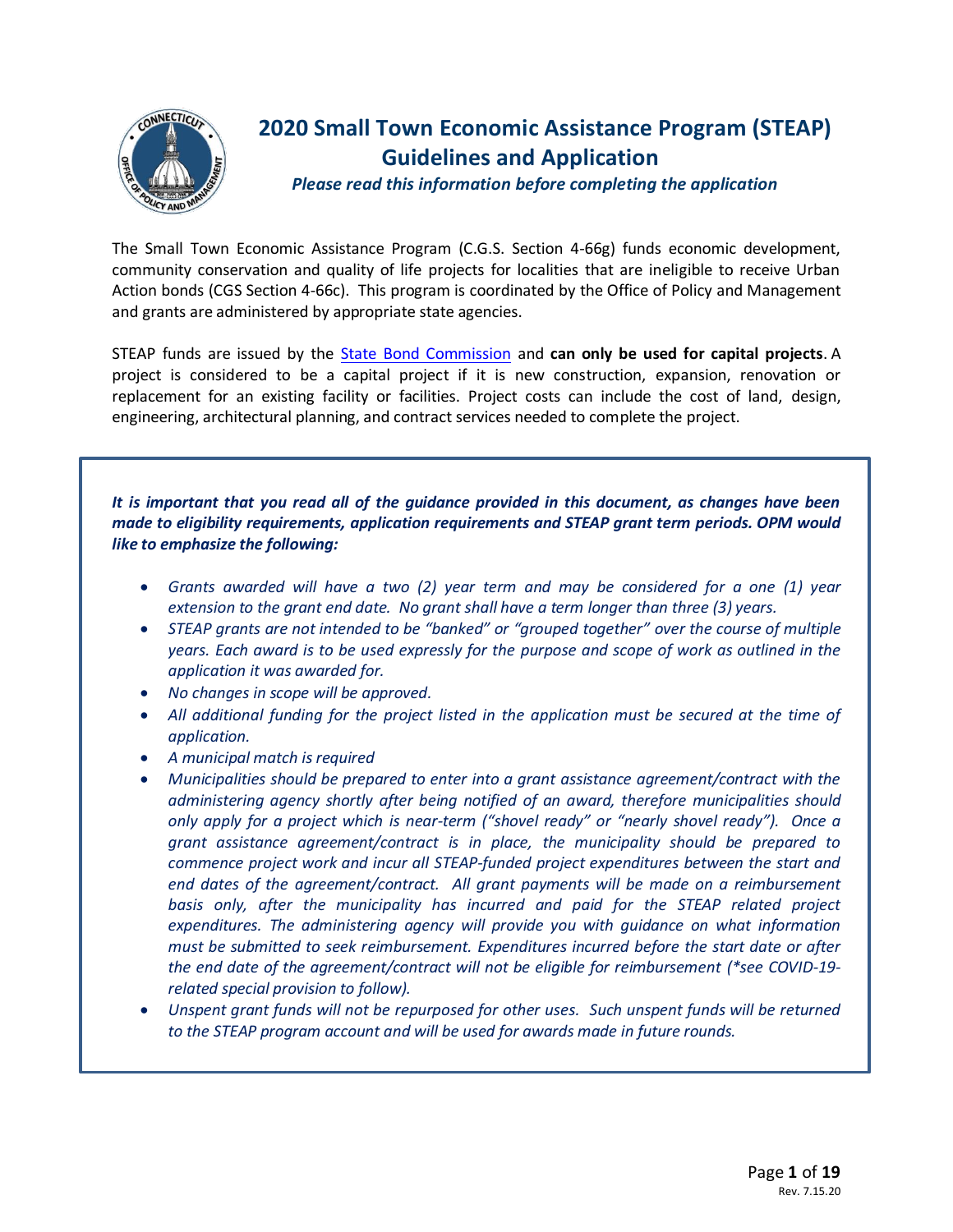### **Funding Level**

The 2020 round of STEAP grants will be funded from an aggregate amount of \$15,000,000. Individual grant award amounts will depend on the number of participating towns, and the number of qualified applications selected to receive an award. The maximum grant amount that can be requested is \$128,205.

#### **Timeline**

- July 13, 2020 Announcement of 2020 STEAP Grant Program
- August 14, 2020 STEAP Applications Due by noon
- September 14, 2020 (on or about) Projected Grant Award Notification

**Official Contact:** [Martin.Heft@ct.gov,](mailto:Martin.Heft@ct.gov) 860-418-6355

#### **Grant Award Term**

- Two-year initial contract term
- One-time extension not to exceed one (1) year
- Three-year total maximum period

#### **Eligibility Requirements & Provisions**

- Eligible municipalities are determined by the FY20 Public Investment Community Index and CGS 4- 66g(b) (see municipality listing on pages to follow).
- Municipalities which are eligible to opt into the STEAP program, but are not currently opted in, must submit their opt-in request **prior** to submitting their STEAP application.
- Municipalities with projects more than five years old or which have expired contracts, that have not been closed out with the administering agency are ineligible to apply for new funding.
- A municipal match or share is required:
	- $\circ$  Match funds must be municipal funds, not funds from other state or federal grants
	- $\circ$  There is not a set percentage or dollar amount for the municipal match requirement
	- $\circ$  Municipal salaries and/or expenses cannot be counted toward the municipal match
	- $\circ$  Funds spent on planning, design, engineering are acceptable matches
	- o Municipality must spend 100% of its match prior to final reimbursement
	- o Match expenditures can be those allowable project-related expenditures which were incurred before or during the grant contract period
- Funding for the entire project has been secured.
- An authorizing resolution by the local legislative body, or, in any town where the legislative body is a town meeting, by a vote of the board of selectmen, which authorizes the Chief Executive Officer to accept such grant if awarded, and enter into and execute any and all agreements, contracts and documents necessary to obtain said 2020 STEAP Grant with the State of Connecticut. This authorizing resolution needs to be submitted to the administering agency within thirty days of grant award notice if such resolution is not available at time of application. A sample resolution is at the end of this document.
- There will be no changes in scope from the approved application:
	- o The grant is to be used for the purpose for which it was awarded
	- o Project work must be germane to the original scope
- STEAP funds will only be paid on a reimbursement basis for allowable project-related expenditures incurred between the start and end dates established on the fully executed contract with the administering agency (\*see COVID-19-related special provision to follow).
- Consistent with past practices, these grants will be administered by project relevant agencies other than OPM.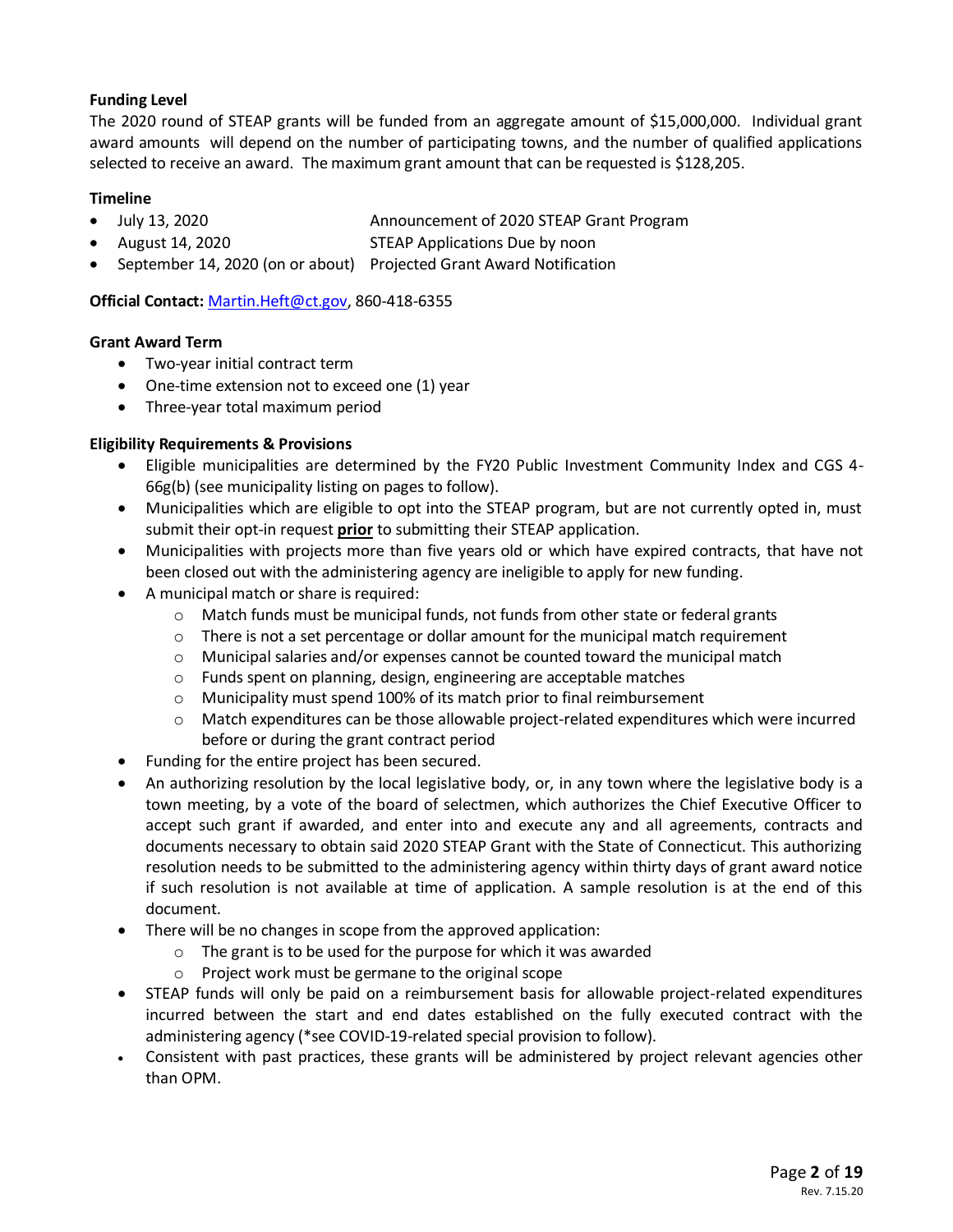#### **\*COVID-19-Related Special Provision:**

\*Notwithstanding any grant, agreement and/or contract provisions of the administering agency, due to the March 10, 2020 Declaration of Public Health and Civil Preparedness Emergencies, certain COVID-19 related capital expenditures incurred on or after 3/10/20 and prior to a grant start date for a grant awarded as a result of this application, shall be eligible for reimbursement as outlined below. The town must certify that any grant application requests related to a COVID capital project has not and will not be requested for reimbursement under any other state or federal funding source.

For application purposes, those COVID-19-related expenditures related to new construction, expansion, renovation or replacement for an existing facility or facilities, including cost of land, design, engineering, architectural planning, and contract services needed to complete the project, will be deemed eligible.

For equipment-type items (such as, but not limited to portable generators, portable and programmable electronic signs, public safety/emergency equipment, connectivity/communication equipment/materials, etc.), only items with an individual value of at least \$1,000 and a useful life of at least 5 years will be considered. When multiple like-items each with an individual value of less than \$1,000 are purchased together (such as, but not limited to emergency radios for police or fire), these items will be considered if the total of the like-items exceeds the \$1,000 minimum threshold and such items will be used for 5 or more years. For such items, the town may be required to provide additional information to support that the item is in fact a capital expenditure. Expenditures for PPE and other disposable type items are not eligible expenditures as they are not capital in nature.

This COVID-19-Related Special Grant Provision is applicable to the 2020 round of STEAP grants. This provision may or may not be applicable in future rounds and is subject to the discretion of the Secretary of OPM.

#### **Projects eligible for STEAP funds include:**

- Economic development projects such as (a) constructing or rehabilitating commercial, industrial, or mixed-use structures and (b) constructing, reconstructing, or repairing roads, access ways, and other site improvements;
- Recreation and solid waste disposal projects;
- Social service-related projects, including day care centers, elderly centers, domestic violence and emergency homeless shelters, multi-purpose human resource centers, and food distribution facilities;
- Housing projects;
- Pilot historic preservation and redevelopment programs that leverage private funds; and
- Other kinds of development projects involving economic and community development, transportation, environmental protection, public safety, children and families and social service programs.

#### **Priority Project Areas:**

- **COVID-19 related capital projects(as outlined above)**
- Shovel ready projects which are at a stage where project work can begin
- Promoting economic growth
- Developing our workforce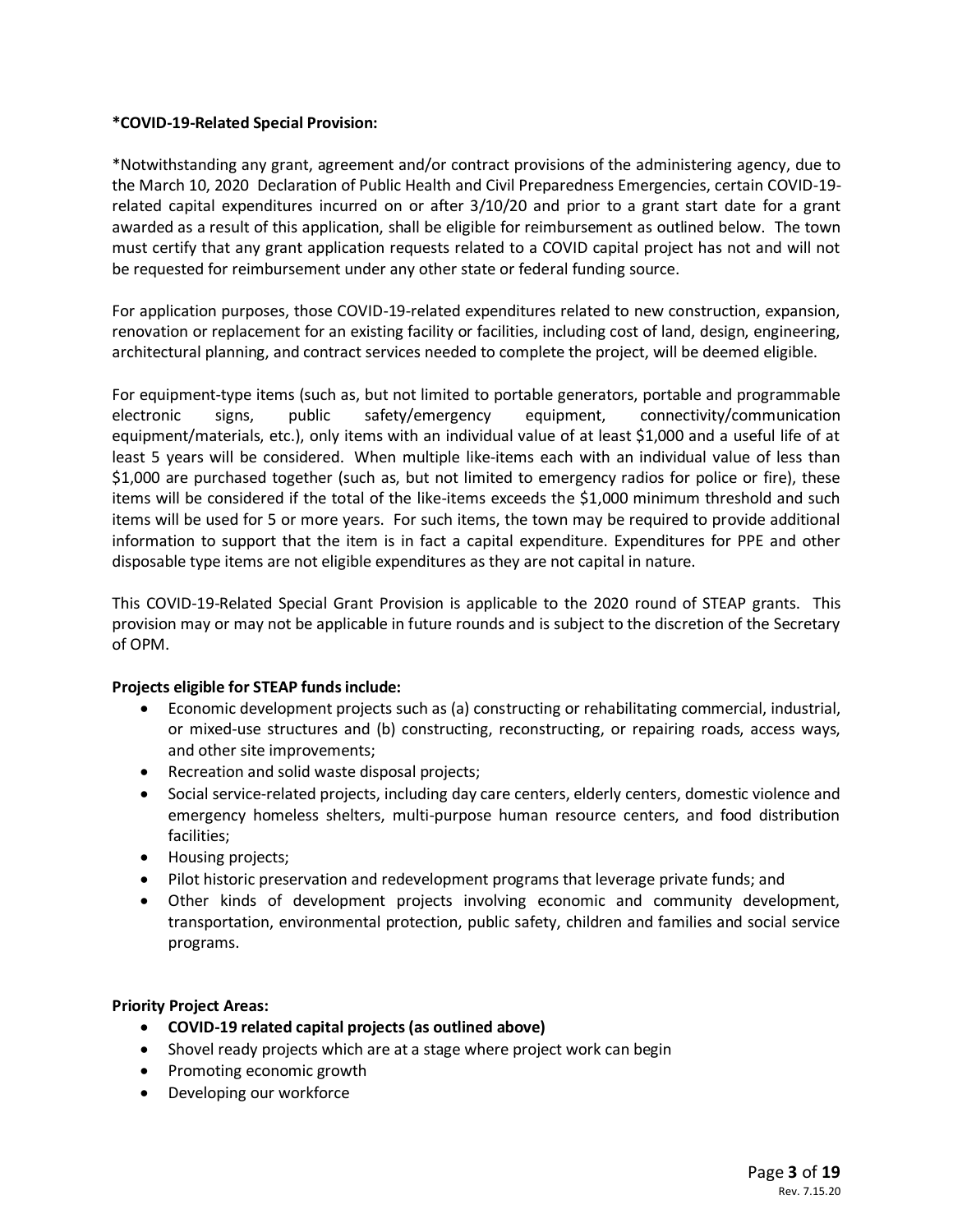#### **Priority Project Areas, continued:**

- Improving the quality of life and fiscal stability of municipality
- Improving the grand list
- Infrastructure
- Making government more effective, efficient and customer friendly
- Economic development projects within transit-oriented areas
- Solid waste disposal projects
- Pollution control (water, waste, energy) in order to reduce costs and environmental impacts
- Public Service Answering Point (PSAP) Consolidation

#### **Expenditures that cannot be funded by STEAP Grant funds:**

- Programmatic expenditures or recurring budget expenditures are **not** eligible for STEAP or any other state bond program. The Office of Policy and Management reserves the right to not fund or reimburse certain projects or certain project components with State bond funds due to public policy reasons.
- The following expenditures are not eligible for reimbursement : ceremonial or entertainment expenses; publicity; bonus payments; reserves; charges in excess of the lowest responsible bid where competitive bidding is required unless prior approval is obtained; deficits or overdrafts; interest charged; any judgment for damages arising from the project; fines and penalties; meals, municipal salaries or employee expenses.
- Project components **not** allowable for STEAP fund payment: Furniture, fixtures and equipment (FF&E). FF&E includes movable furniture, fixtures or other equipment that have no permanent connection to the structure of a building or utilities. FF&E includes, but is not limited to desks, chairs, computers, electronic equipment, appliances, tables, bookcases and partitions. (Exceptions: see **\*COVID-19-Related Special Provision** on previous page with regard to certain components listed in this section.)
- Goods and/or services purchased and/or provided before the contract start date, or after the contract end date will **not** be funded. (Exceptions: see **\*COVID-19-Related Special Provision** on previous page with regard to reimbursements related to certain capital expenditures incurred prior to contract start date.)
- STEAP funds **cannot** be used to represent the required municipal "match" or "share" portion for another state or federal grant.

For the purposes of this application and any subsequent award, "Authorized Signatory" refers to the municipality's Chief Executive (Town Manager, Mayor, First Selectman, etc.) – the individual who is legally authorized to apply for the grant and who has the authority to enter into any subsequent agreements.

### **THIS APPLICATION, ITS RECEIPT, AND/OR ANY SUBSEQUENT ANNOUNCEMENT OR NOTIFICATION OF AN AWARD ASSOCIATED WITH THIS APPLICATION, DOES NOT CONSTITUTE A CONTRACT. A CONTRACT EXISTS ONLY WHEN ALL REQUIRED CONTRACTUAL DOCUMENTS ARE SUBMITTED BY THE PROSPECTIVE GRANTEE AND ARE APPROVED BY THE STATE AGENCY ASSIGNED TO ADMINISTER THE GRANT. THE TOWN WILL BE NOTIFIED WHEN THE CONTRACT IS FULLY EXECUTED.**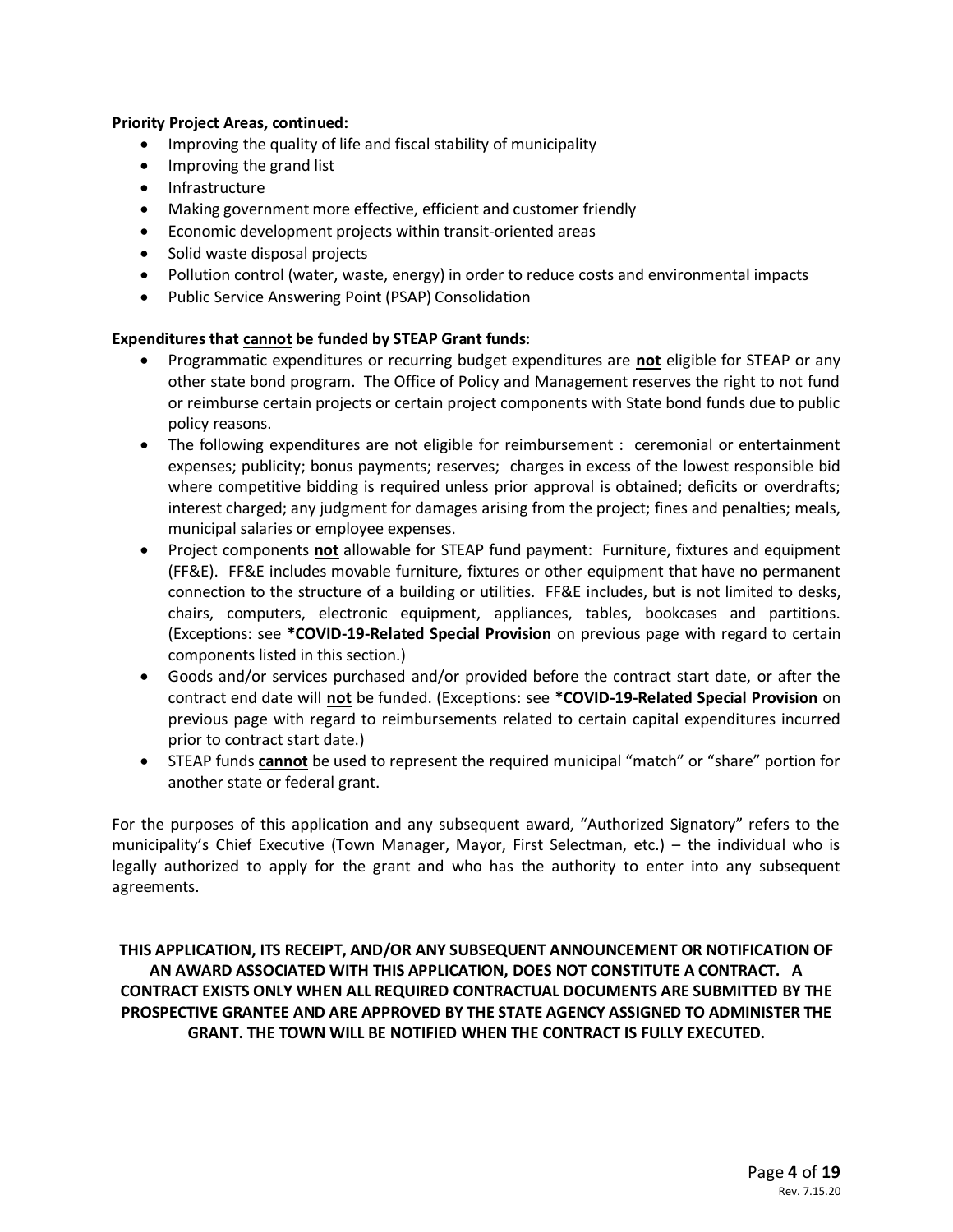# **[C.G.S. §4-66g SMALL TOWN ECONOMIC ASSISTANCE PROGRAM](https://cga.ct.gov/current/pub/chap_050.htm#sec_4-66g)**

### **Opt-In provisions can be found after the following chart**

| <b>Municipality</b> | <b>STEAP Eligible</b>  | <b>PIC</b><br><b>Community</b> | <b>Municipality</b><br>w/Urban Center<br><b>Per Adopted Plan</b> |            |  |  |  |
|---------------------|------------------------|--------------------------------|------------------------------------------------------------------|------------|--|--|--|
| Andover             | <b>YES</b>             | <b>NO</b>                      | <b>NO</b>                                                        | <b>NO</b>  |  |  |  |
| Ansonia             | <b>NO</b>              | <b>YES</b>                     | <b>YES</b>                                                       | <b>YES</b> |  |  |  |
| <b>Ashford</b>      | <b>OPT-In Eligible</b> | <b>YES</b>                     | <b>NO</b>                                                        | <b>NO</b>  |  |  |  |
| Avon                | <b>YES</b>             | <b>NO</b>                      | <b>NO</b>                                                        | <b>NO</b>  |  |  |  |
| <b>Barkhamsted</b>  | <b>YES</b>             | <b>NO</b>                      | <b>NO</b>                                                        | <b>NO</b>  |  |  |  |
| <b>Beacon Falls</b> | <b>OPT-In Eligible</b> | <b>YES</b>                     | <b>NO</b>                                                        | <b>NO</b>  |  |  |  |
| <b>Berlin</b>       | <b>YES</b>             | <b>NO</b>                      | <b>NO</b>                                                        | <b>NO</b>  |  |  |  |
| <b>Bethany</b>      | <b>YES</b>             | <b>NO</b>                      | <b>NO</b>                                                        | <b>NO</b>  |  |  |  |
| <b>Bethel</b>       | <b>YES</b>             | <b>NO</b>                      | <b>NO</b>                                                        | <b>NO</b>  |  |  |  |
| <b>Bethlehem</b>    | <b>YES</b>             | <b>NO</b>                      | <b>NO</b>                                                        | <b>NO</b>  |  |  |  |
| <b>Bloomfield</b>   | <b>OPT-In Eligible</b> | <b>YES</b>                     | <b>NO</b>                                                        | <b>NO</b>  |  |  |  |
| <b>Bolton</b>       | <b>YES</b>             | <b>NO</b>                      | <b>NO</b>                                                        | <b>NO</b>  |  |  |  |
| <b>Bozrah</b>       | <b>YES</b>             | <b>NO</b>                      | <b>NO</b>                                                        | <b>NO</b>  |  |  |  |
| <b>Branford</b>     | <b>YES</b>             | <b>NO</b>                      | <b>NO</b>                                                        | <b>NO</b>  |  |  |  |
| <b>Bridgeport</b>   | <b>NO</b>              | <b>YES</b>                     | <b>YES</b>                                                       | <b>YES</b> |  |  |  |
| <b>Bridgewater</b>  | <b>YES</b>             | <b>NO</b>                      | <b>NO</b>                                                        | <b>NO</b>  |  |  |  |
| <b>Bristol</b>      | <b>NO</b>              | <b>YES</b>                     | <b>YES</b>                                                       | <b>YES</b> |  |  |  |
| <b>Brookfield</b>   | <b>YES</b>             | <b>NO</b>                      | <b>NO</b>                                                        | <b>NO</b>  |  |  |  |
| <b>Brooklyn</b>     | <b>OPT-In Eligible</b> | <b>YES</b>                     | <b>NO</b>                                                        | <b>NO</b>  |  |  |  |
| <b>Burlington</b>   | <b>YES</b>             | <b>NO</b>                      | <b>NO</b>                                                        | <b>NO</b>  |  |  |  |
| Canaan              | <b>YES</b>             | <b>NO</b>                      | <b>NO</b>                                                        | <b>NO</b>  |  |  |  |
| Canterbury          | <b>YES</b>             | <b>NO</b>                      | <b>NO</b>                                                        | <b>NO</b>  |  |  |  |
| Canton              | <b>YES</b>             | <b>NO</b>                      | <b>NO</b>                                                        | <b>NO</b>  |  |  |  |
| Chaplin             | <b>OPT-In Eligible</b> | <b>YES</b>                     | <b>YES</b>                                                       | <b>NO</b>  |  |  |  |
| <b>Cheshire</b>     | <b>YES</b>             | <b>NO</b>                      | <b>NO</b>                                                        | <b>NO</b>  |  |  |  |
| <b>Chester</b>      | <b>YES</b>             | <b>NO</b>                      | <b>NO</b>                                                        | <b>NO</b>  |  |  |  |
| Clinton             | <b>YES</b>             | <b>NO</b>                      | <b>NO</b>                                                        | <b>NO</b>  |  |  |  |
| <b>Colchester</b>   | <b>YES</b>             | <b>NO</b>                      | <b>NO</b>                                                        | <b>NO</b>  |  |  |  |
| <b>Colebrook</b>    | <b>OPT-In Eligible</b> | <b>YES</b>                     | <b>NO</b>                                                        | <b>NO</b>  |  |  |  |
| Columbia            | <b>YES</b>             | <b>NO</b>                      | <b>NO</b>                                                        | <b>NO</b>  |  |  |  |
| <b>Cornwall</b>     | <b>YES</b>             | <b>NO</b>                      | <b>NO</b>                                                        | <b>NO</b>  |  |  |  |
| Coventry            | <b>YES</b>             | <b>NO</b>                      | <b>NO</b>                                                        | <b>NO</b>  |  |  |  |
| <b>Cromwell</b>     | <b>YES</b>             | <b>NO</b>                      | <b>NO</b>                                                        | <b>NO</b>  |  |  |  |
| <b>Danbury</b>      | <b>NO</b>              | <b>NO</b>                      | <b>NO</b>                                                        | <b>YES</b> |  |  |  |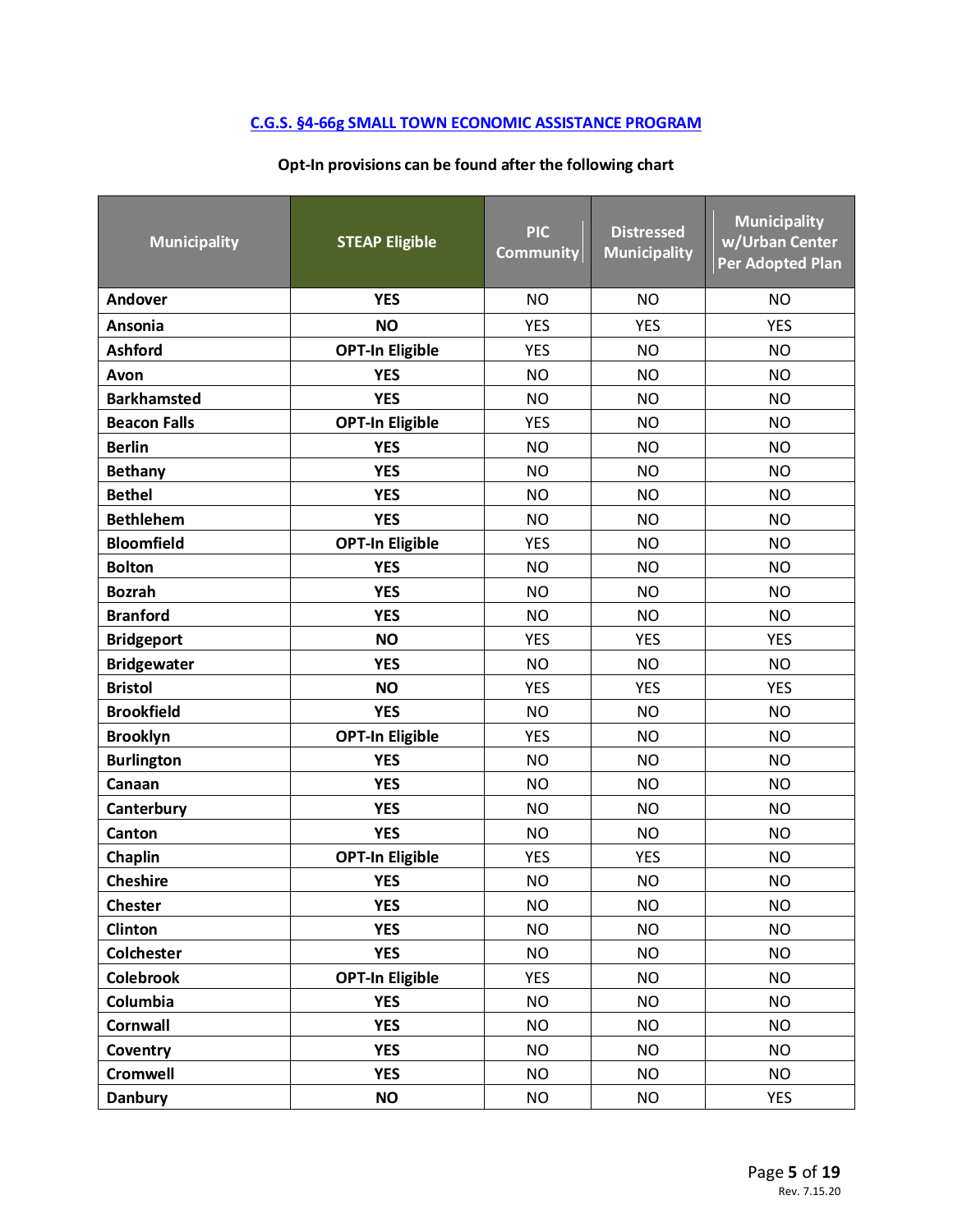| <b>Municipality</b>  | <b>STEAP Eligible</b>  | <b>PIC</b><br><b>Community</b> | <b>Distressed</b><br><b>Municipality</b> | <b>Municipality</b><br>w/Urban Center<br><b>Per Adopted Plan</b> |
|----------------------|------------------------|--------------------------------|------------------------------------------|------------------------------------------------------------------|
| <b>Darien</b>        | <b>YES</b>             | <b>NO</b>                      | <b>NO</b>                                | <b>NO</b>                                                        |
| <b>Deep River</b>    | <b>YES</b>             | <b>NO</b>                      | <b>NO</b>                                | <b>NO</b>                                                        |
| <b>Derby</b>         | <b>OPT-In Eligible</b> | <b>YES</b>                     | <b>YES</b>                               | <b>NO</b>                                                        |
| <b>Durham</b>        | <b>YES</b>             | <b>NO</b>                      | <b>NO</b>                                | <b>NO</b>                                                        |
| <b>East Granby</b>   | <b>YES</b>             | <b>NO</b>                      | <b>NO</b>                                | <b>NO</b>                                                        |
| <b>East Haddam</b>   | <b>YES</b>             | <b>NO</b>                      | <b>NO</b>                                | <b>NO</b>                                                        |
| <b>East Hampton</b>  | <b>YES</b>             | <b>NO</b>                      | <b>NO</b>                                | <b>NO</b>                                                        |
| <b>East Hartford</b> | <b>NO</b>              | <b>YES</b>                     | <b>YES</b>                               | <b>YES</b>                                                       |
| <b>East Haven</b>    | <b>OPT-In Eligible</b> | <b>YES</b>                     | <b>YES</b>                               | <b>NO</b>                                                        |
| <b>East Lyme</b>     | <b>YES</b>             | <b>NO</b>                      | <b>NO</b>                                | <b>NO</b>                                                        |
| <b>East Windsor</b>  | <b>OPT-In Eligible</b> | <b>YES</b>                     | <b>NO</b>                                | <b>NO</b>                                                        |
| <b>Eastford</b>      | <b>YES</b>             | <b>NO</b>                      | <b>NO</b>                                | <b>NO</b>                                                        |
| <b>Easton</b>        | <b>YES</b>             | <b>NO</b>                      | <b>NO</b>                                | <b>NO</b>                                                        |
| Ellington            | <b>YES</b>             | <b>NO</b>                      | <b>NO</b>                                | <b>NO</b>                                                        |
| <b>Enfield</b>       | <b>NO</b>              | <b>YES</b>                     | <b>NO</b>                                | <b>YES</b>                                                       |
| <b>Essex</b>         | <b>YES</b>             | <b>NO</b>                      | <b>NO</b>                                | <b>NO</b>                                                        |
| <b>Fairfield</b>     | <b>YES</b>             | <b>NO</b>                      | <b>NO</b>                                | <b>NO</b>                                                        |
| Farmington           | <b>YES</b>             | <b>NO</b>                      | <b>NO</b>                                | <b>NO</b>                                                        |
| <b>Franklin</b>      | <b>YES</b>             | <b>NO</b>                      | <b>NO</b>                                | <b>NO</b>                                                        |
| Glastonbury          | <b>YES</b>             | <b>NO</b>                      | <b>NO</b>                                | <b>NO</b>                                                        |
| Goshen               | <b>YES</b>             | <b>NO</b>                      | <b>NO</b>                                | <b>NO</b>                                                        |
| Granby               | <b>YES</b>             | <b>NO</b>                      | <b>NO</b>                                | <b>NO</b>                                                        |
| Greenwich            | <b>YES</b>             | <b>NO</b>                      | <b>NO</b>                                | <b>NO</b>                                                        |
| Griswold             | <b>OPT-In Eligible</b> | <b>YES</b>                     | <b>YES</b>                               | <b>NO</b>                                                        |
| Groton               | <b>NO</b>              | <b>YES</b>                     | <b>NO</b>                                | <b>YES</b>                                                       |
| Guilford             | <b>YES</b>             | <b>NO</b>                      | <b>NO</b>                                | <b>NO</b>                                                        |
| Haddam               | <b>YES</b>             | <b>NO</b>                      | <b>NO</b>                                | <b>NO</b>                                                        |
| Hamden               | <b>OPT-In Eligible</b> | <b>YES</b>                     | <b>NO</b>                                | <b>NO</b>                                                        |
| Hampton              | <b>YES</b>             | <b>NO</b>                      | <b>NO</b>                                | <b>NO</b>                                                        |
| <b>Hartford</b>      | <b>NO</b>              | <b>YES</b>                     | <b>YES</b>                               | <b>YES</b>                                                       |
| <b>Hartland</b>      | <b>YES</b>             | <b>NO</b>                      | <b>NO</b>                                | <b>NO</b>                                                        |
| <b>Harwinton</b>     | <b>YES</b>             | <b>NO</b>                      | <b>NO</b>                                | <b>NO</b>                                                        |
| Hebron               | <b>YES</b>             | <b>NO</b>                      | <b>NO</b>                                | <b>NO</b>                                                        |
| Kent                 | <b>YES</b>             | <b>NO</b>                      | <b>NO</b>                                | <b>NO</b>                                                        |
| <b>Killingly</b>     | <b>NO</b>              | <b>YES</b>                     | <b>YES</b>                               | <b>YES</b>                                                       |
| Killingworth         | <b>YES</b>             | <b>NO</b>                      | <b>NO</b>                                | <b>NO</b>                                                        |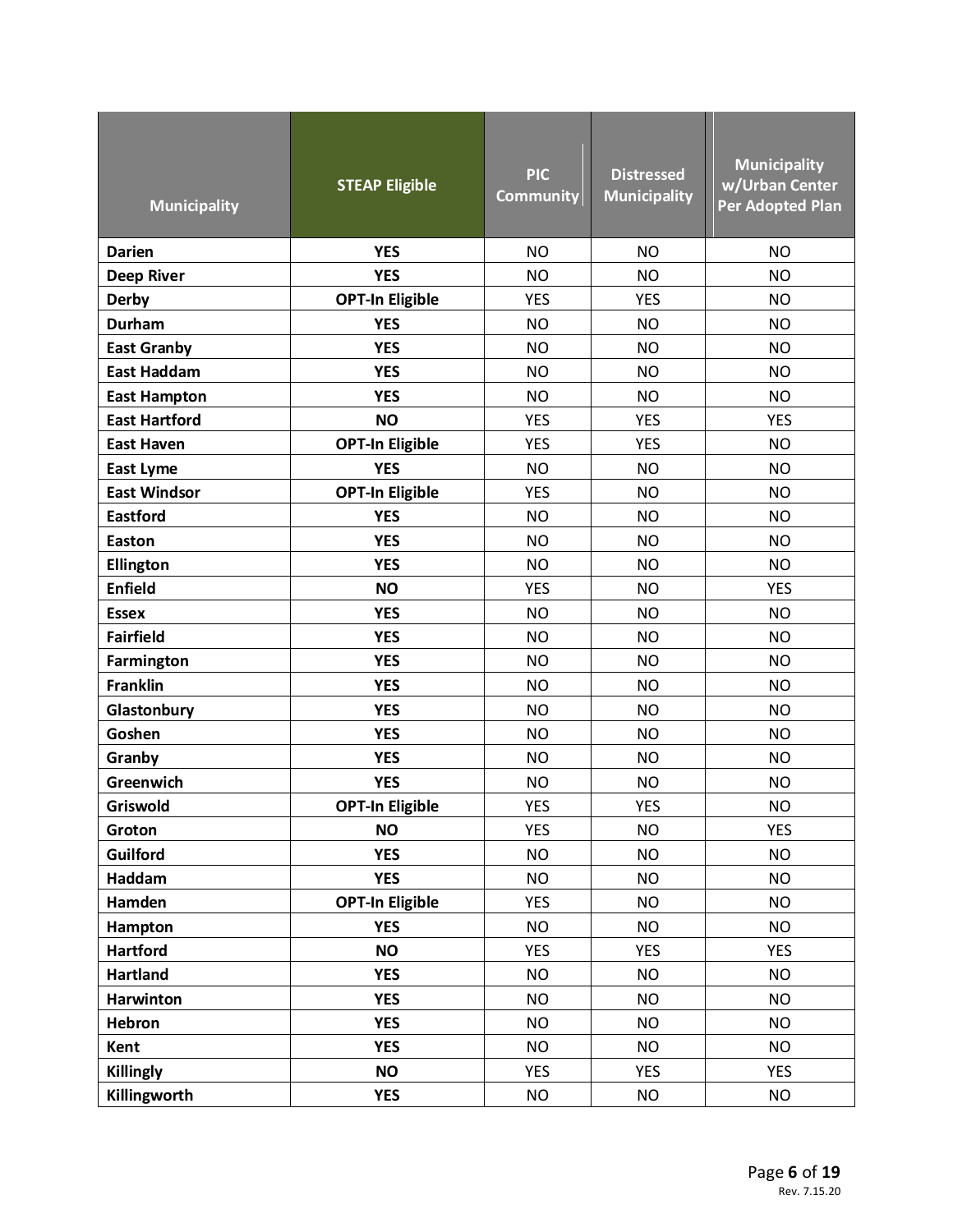|                         |                        |                  |                     | <b>Municipality</b> |
|-------------------------|------------------------|------------------|---------------------|---------------------|
| <b>Municipality</b>     | <b>STEAP Eligible</b>  | <b>PIC</b>       | <b>Distressed</b>   | w/Urban Center      |
|                         |                        | <b>Community</b> | <b>Municipality</b> | Per Adopted Plan    |
| Lebanon                 | <b>YES</b>             | <b>NO</b>        | <b>NO</b>           | <b>NO</b>           |
| Ledyard                 | <b>YES</b>             | <b>NO</b>        | <b>NO</b>           | <b>NO</b>           |
| Lisbon                  | <b>YES</b>             | <b>NO</b>        | <b>NO</b>           | <b>NO</b>           |
| Litchfield              | <b>YES</b>             | <b>NO</b>        | <b>NO</b>           | <b>NO</b>           |
| Lyme                    | <b>YES</b>             | <b>NO</b>        | <b>NO</b>           | <b>NO</b>           |
| <b>Madison</b>          | <b>YES</b>             | <b>NO</b>        | <b>NO</b>           | <b>NO</b>           |
| <b>Manchester</b>       | <b>NO</b>              | <b>YES</b>       | <b>NO</b>           | <b>YES</b>          |
| <b>Mansfield</b>        | <b>OPT-In Eligible</b> | <b>YES</b>       | <b>NO</b>           | <b>NO</b>           |
| Marlborough             | <b>YES</b>             | <b>NO</b>        | <b>NO</b>           | <b>NO</b>           |
| <b>Meriden</b>          | <b>NO</b>              | <b>YES</b>       | <b>YES</b>          | <b>YES</b>          |
| Middlebury              | <b>YES</b>             | <b>NO</b>        | <b>NO</b>           | <b>NO</b>           |
| <b>Middlefield</b>      | <b>YES</b>             | <b>NO</b>        | <b>NO</b>           | <b>NO</b>           |
| Middletown              | <b>NO</b>              | <b>YES</b>       | <b>NO</b>           | <b>YES</b>          |
| <b>Milford</b>          | <b>YES</b>             | <b>NO</b>        | <b>NO</b>           | <b>NO</b>           |
| <b>Monroe</b>           | <b>YES</b>             | <b>NO</b>        | <b>NO</b>           | <b>NO</b>           |
| <b>Montville</b>        | <b>OPT-In Eligible</b> | <b>YES</b>       | <b>YES</b>          | <b>NO</b>           |
| <b>Morris</b>           | <b>YES</b>             | <b>NO</b>        | <b>NO</b>           | <b>NO</b>           |
| <b>Naugatuck</b>        | <b>OPT-In Eligible</b> | <b>YES</b>       | <b>YES</b>          | <b>NO</b>           |
| <b>New Britain</b>      | <b>NO</b>              | <b>YES</b>       | <b>YES</b>          | <b>YES</b>          |
| <b>New Canaan</b>       | <b>YES</b>             | <b>NO</b>        | <b>NO</b>           | <b>NO</b>           |
| <b>New Fairfield</b>    | <b>YES</b>             | <b>NO</b>        | <b>NO</b>           | <b>NO</b>           |
| <b>New Hartford</b>     | <b>YES</b>             | <b>NO</b>        | <b>NO</b>           | <b>NO</b>           |
| <b>New Haven</b>        | <b>NO</b>              | <b>YES</b>       | <b>YES</b>          | <b>YES</b>          |
| <b>New London</b>       | <b>NO</b>              | <b>YES</b>       | <b>YES</b>          | <b>YES</b>          |
| <b>New Milford</b>      | <b>YES</b>             | <b>NO</b>        | <b>NO</b>           | <b>NO</b>           |
| <b>Newington</b>        | <b>YES</b>             | <b>NO</b>        | <b>NO</b>           | <b>NO</b>           |
| <b>Newtown</b>          | <b>YES</b>             | <b>NO</b>        | <b>NO</b>           | <b>NO</b>           |
| <b>Norfolk</b>          | <b>YES</b>             | <b>NO</b>        | <b>NO</b>           | <b>NO</b>           |
| <b>North Branford</b>   | <b>YES</b>             | <b>NO</b>        | <b>NO</b>           | <b>NO</b>           |
| <b>North Canaan</b>     | <b>YES</b>             | <b>NO</b>        | <b>NO</b>           | <b>NO</b>           |
| <b>North Haven</b>      | <b>YES</b>             | <b>NO</b>        | <b>NO</b>           | <b>NO</b>           |
| <b>North Stonington</b> | <b>YES</b>             | <b>NO</b>        | <b>NO</b>           | <b>NO</b>           |
| <b>Norwalk</b>          | <b>NO</b>              | <b>NO</b>        | <b>NO</b>           | <b>YES</b>          |
| <b>Norwich</b>          | <b>NO</b>              | <b>YES</b>       | <b>YES</b>          | <b>YES</b>          |
| Old Lyme                | <b>YES</b>             | <b>NO</b>        | <b>NO</b>           | <b>NO</b>           |
| <b>Old Saybrook</b>     | <b>YES</b>             | <b>NO</b>        | <b>NO</b>           | <b>NO</b>           |
| Orange                  | <b>YES</b>             | <b>NO</b>        | <b>NO</b>           | <b>NO</b>           |
| Oxford                  | <b>YES</b>             | <b>NO</b>        | <b>NO</b>           | <b>NO</b>           |
| Plainfield              | <b>OPT-In Eligible</b> | <b>YES</b>       | <b>NO</b>           | <b>NO</b>           |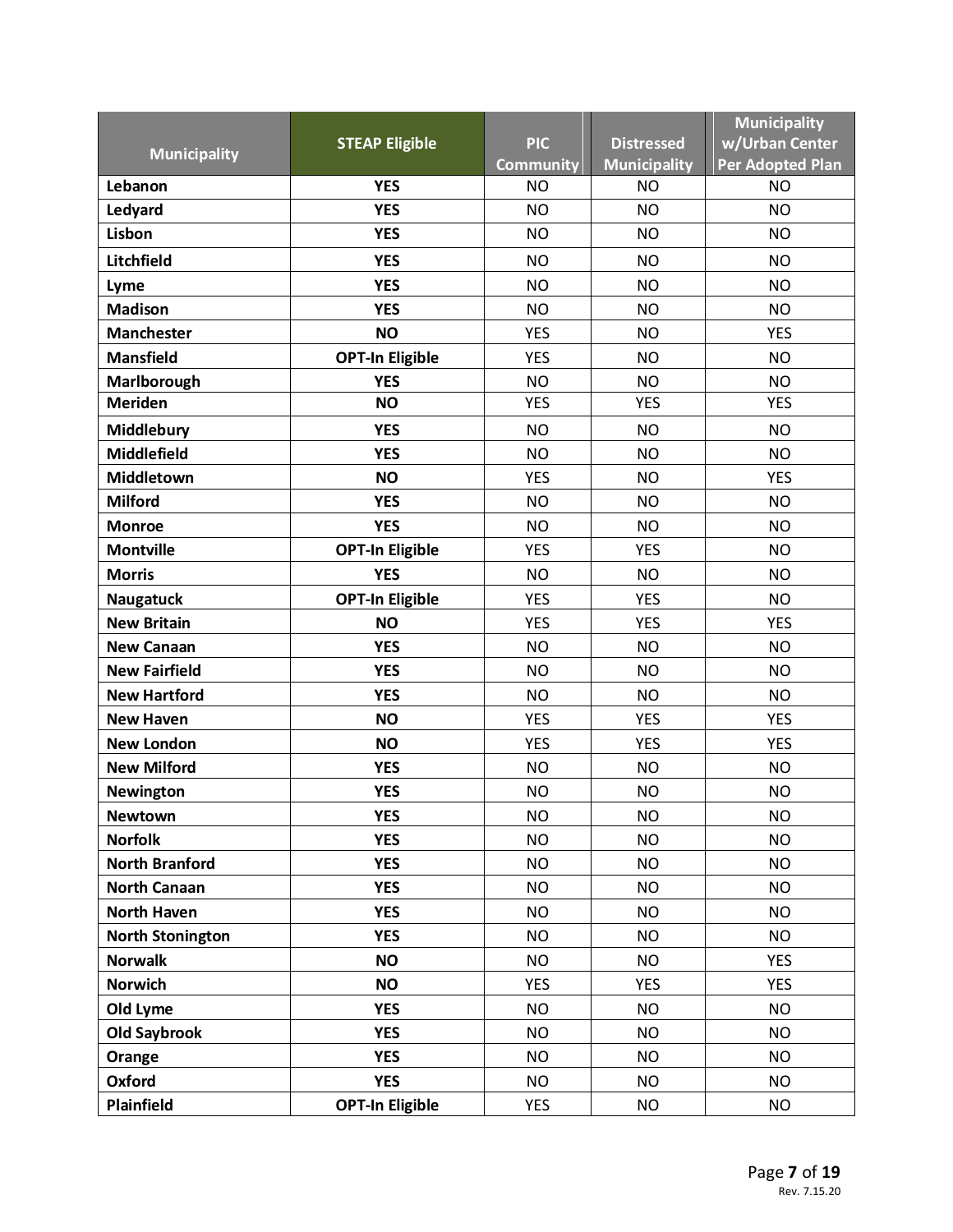| <b>Municipality</b>  | <b>STEAP Eligible</b>  | <b>PIC</b><br><b>Community</b> | <b>Distressed</b><br><b>Municipality</b> | <b>Municipality</b><br>w/Urban Center<br>Per Adopted Plan |
|----------------------|------------------------|--------------------------------|------------------------------------------|-----------------------------------------------------------|
| <b>Plainville</b>    | <b>OPT-In Eligible</b> | <b>YES</b>                     | <b>NO</b>                                | <b>NO</b>                                                 |
| Plymouth             | <b>OPT-In Eligible</b> | <b>YES</b>                     | <b>NO</b>                                | <b>NO</b>                                                 |
| <b>Pomfret</b>       | <b>YES</b>             | <b>NO</b>                      | <b>NO</b>                                | <b>NO</b>                                                 |
| Portland             | <b>YES</b>             | <b>NO</b>                      | <b>NO</b>                                | <b>NO</b>                                                 |
| Preston              | <b>YES</b>             | <b>NO</b>                      | <b>NO</b>                                | <b>NO</b>                                                 |
| Prospect             | <b>YES</b>             | <b>NO</b>                      | <b>NO</b>                                | <b>NO</b>                                                 |
| Putnam               | <b>OPT-In Eligible</b> | <b>YES</b>                     | <b>YES</b>                               | <b>NO</b>                                                 |
| <b>Redding</b>       | <b>YES</b>             | <b>NO</b>                      | <b>NO</b>                                | <b>NO</b>                                                 |
| Ridgefield           | <b>YES</b>             | <b>NO</b>                      | <b>NO</b>                                | <b>NO</b>                                                 |
| <b>Rocky Hill</b>    | <b>YES</b>             | <b>NO</b>                      | <b>NO</b>                                | <b>NO</b>                                                 |
| Roxbury              | <b>YES</b>             | <b>NO</b>                      | <b>NO</b>                                | <b>NO</b>                                                 |
| <b>Salem</b>         | <b>YES</b>             | <b>NO</b>                      | <b>NO</b>                                | <b>NO</b>                                                 |
| Salisbury            | <b>YES</b>             | <b>NO</b>                      | <b>NO</b>                                | <b>NO</b>                                                 |
| <b>Scotland</b>      | <b>OPT-In Eligible</b> | <b>YES</b>                     | <b>NO</b>                                | <b>NO</b>                                                 |
| Seymour              | <b>OPT-In Eligible</b> | <b>YES</b>                     | <b>NO</b>                                | <b>NO</b>                                                 |
| <b>Sharon</b>        | <b>YES</b>             | <b>NO</b>                      | <b>NO</b>                                | <b>NO</b>                                                 |
| <b>Shelton</b>       | <b>YES</b>             | <b>NO</b>                      | <b>NO</b>                                | <b>NO</b>                                                 |
| Sherman              | <b>YES</b>             | <b>NO</b>                      | <b>NO</b>                                | <b>NO</b>                                                 |
| Simsbury             | <b>YES</b>             | <b>NO</b>                      | <b>NO</b>                                | <b>NO</b>                                                 |
| <b>Somers</b>        | <b>YES</b>             | <b>NO</b>                      | <b>NO</b>                                | <b>NO</b>                                                 |
| <b>South Windsor</b> | <b>YES</b>             | <b>NO</b>                      | <b>NO</b>                                | <b>NO</b>                                                 |
| Southbury            | <b>YES</b>             | <b>NO</b>                      | <b>NO</b>                                | <b>NO</b>                                                 |
| Southington          | <b>YES</b>             | <b>NO</b>                      | <b>NO</b>                                | <b>NO</b>                                                 |
| <b>Sprague</b>       | <b>OPT-In Eligible</b> | <b>YES</b>                     | <b>YES</b>                               | <b>NO</b>                                                 |
| <b>Stafford</b>      | <b>OPT-In Eligible</b> | <b>YES</b>                     | <b>NO</b>                                | <b>NO</b>                                                 |
| <b>Stamford</b>      | <b>NO</b>              | <b>NO</b>                      | <b>NO</b>                                | <b>YES</b>                                                |
| <b>Sterling</b>      | <b>OPT-In Eligible</b> | <b>YES</b>                     | <b>YES</b>                               | <b>NO</b>                                                 |
| Stonington           | <b>YES</b>             | <b>NO</b>                      | <b>NO</b>                                | <b>NO</b>                                                 |
| <b>Stratford</b>     | <b>OPT-In Eligible</b> | <b>YES</b>                     | <b>NO</b>                                | <b>NO</b>                                                 |
| <b>Suffield</b>      | <b>YES</b>             | <b>NO</b>                      | <b>NO</b>                                | <b>NO</b>                                                 |
| <b>Thomaston</b>     | <b>OPT-In Eligible</b> | <b>YES</b>                     | <b>NO</b>                                | <b>NO</b>                                                 |
| Thompson             | <b>YES</b>             | <b>NO</b>                      | <b>NO</b>                                | <b>NO</b>                                                 |
| <b>Tolland</b>       | <b>YES</b>             | <b>NO</b>                      | <b>NO</b>                                | <b>NO</b>                                                 |
| <b>Torrington</b>    | <b>NO</b>              | <b>YES</b>                     | <b>YES</b>                               | <b>YES</b>                                                |
| <b>Trumbull</b>      | <b>YES</b>             | <b>NO</b>                      | <b>NO</b>                                | <b>NO</b>                                                 |
| Union                | <b>YES</b>             | <b>NO</b>                      | <b>NO</b>                                | <b>NO</b>                                                 |
| Vernon               | <b>NO</b>              | <b>YES</b>                     | <b>NO</b>                                | <b>YES</b>                                                |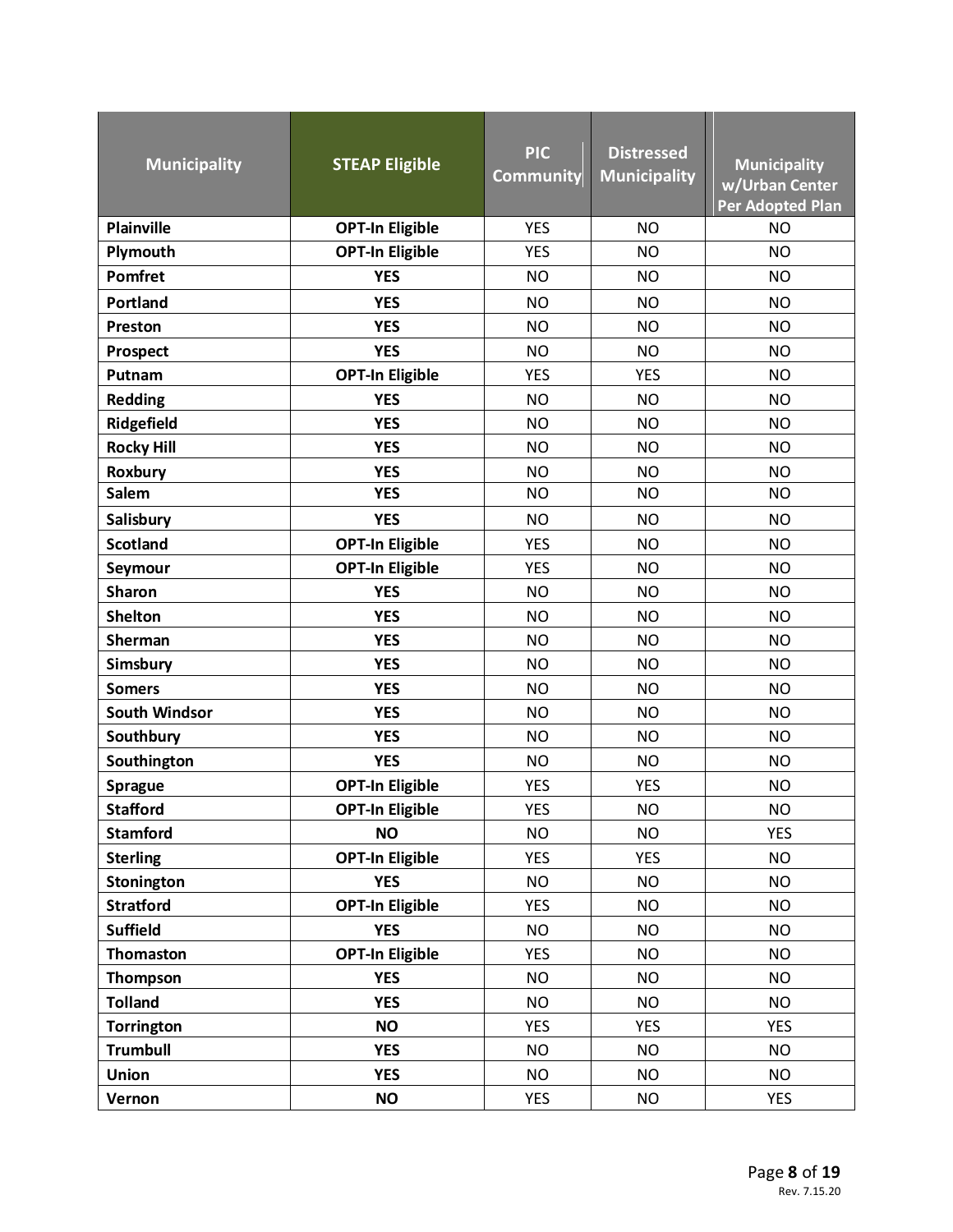| <b>Municipality</b>  | <b>STEAP Eligible</b>  | <b>PIC</b><br><b>Community</b> | <b>Municipality</b><br>w/Urban Center<br><b>Per Adopted</b><br>Plan |            |  |
|----------------------|------------------------|--------------------------------|---------------------------------------------------------------------|------------|--|
| Voluntown            | <b>OPT-In Eligible</b> | <b>YES</b>                     | <b>NO</b>                                                           | <b>NO</b>  |  |
| Wallingford          | <b>YES</b>             | <b>NO</b>                      | <b>NO</b>                                                           | <b>NO</b>  |  |
| Warren               | <b>YES</b>             | <b>NO</b>                      | <b>NO</b>                                                           | <b>NO</b>  |  |
| Washington           | <b>YES</b>             | <b>NO</b>                      | <b>NO</b>                                                           | <b>NO</b>  |  |
| Waterbury            | <b>NO</b>              | <b>YES</b>                     | <b>YES</b>                                                          | <b>YES</b> |  |
| Waterford            | <b>YES</b>             | <b>NO</b>                      | <b>NO</b>                                                           | <b>NO</b>  |  |
| Watertown            | <b>YES</b>             | <b>NO</b>                      | <b>NO</b>                                                           | <b>NO</b>  |  |
| <b>West Hartford</b> | <b>NO</b>              | <b>NO</b>                      | <b>NO</b>                                                           | <b>YES</b> |  |
| <b>West Haven</b>    | <b>NO</b>              | <b>YES</b>                     | <b>YES</b>                                                          | <b>YES</b> |  |
| Westbrook            | <b>YES</b>             | <b>NO</b>                      | <b>NO</b>                                                           | <b>NO</b>  |  |
| Weston               | <b>YES</b>             | <b>NO</b>                      | <b>NO</b>                                                           | <b>NO</b>  |  |
| Westport             | <b>YES</b>             | <b>NO</b>                      | <b>NO</b>                                                           | <b>NO</b>  |  |
| Wethersfield         | <b>OPT-In Eligible</b> | <b>YES</b>                     | <b>NO</b>                                                           | <b>NO</b>  |  |
| Willington           | <b>YES</b>             | <b>NO</b>                      | <b>NO</b>                                                           | <b>NO</b>  |  |
| Wilton               | <b>YES</b>             | <b>NO</b>                      | <b>NO</b>                                                           | <b>NO</b>  |  |
| Winchester           | <b>OPT-In Eligible</b> | <b>YES</b>                     | <b>YES</b>                                                          | <b>NO</b>  |  |
| Windham              | <b>NO</b>              | <b>YES</b>                     | <b>YES</b>                                                          | <b>YES</b> |  |
| Windsor              | <b>OPT-In Eligible</b> | <b>YES</b>                     | <b>NO</b>                                                           | <b>NO</b>  |  |
| <b>Windsor Locks</b> | <b>YES</b>             | <b>NO</b>                      | <b>NO</b>                                                           | <b>NO</b>  |  |
| Wolcott              | <b>YES</b>             | <b>NO</b>                      | <b>NO</b>                                                           | <b>NO</b>  |  |
| Woodbridge           | <b>YES</b>             | <b>NO</b>                      | <b>NO</b>                                                           | <b>NO</b>  |  |
| Woodbury             | <b>YES</b>             | <b>NO</b>                      | <b>NO</b>                                                           | <b>NO</b>  |  |
| <b>Woodstock</b>     | <b>YES</b>             | <b>NO</b>                      | <b>NO</b>                                                           | <b>NO</b>  |  |

**Municipalities which have an Urban Center Per Adopted Plan are NOT eligible for either the STEAP program or the STEAP Opt-In Provision.**

**Municipalities which are designated as a PIC Community, and or a Distressed Municipality, are eligible to Opt-In to the STEAP program as long as the municipality does not have an urban center as per adopted plan. The Opt-in period shall be for four years, and during that four-year period, municipalities which have opted in are NOT eligible to receive Urban Act funding. [Click this link](https://cga.ct.gov/current/pub/chap_050.htm#sec_4-66g) for the STEAP statutory authority which outlines the Opt-In requirements.**

#### **STEAP OPT-IN PROVISIONS**

Municipalities deemed eligible for the STEAP Opt-In provision may elect to be eligible for said program individually or as part of a group of municipalities in lieu of being eligible for financial assistance under section 4-66c (Urban Act Grants), by a vote of its legislative body or, in the case of a municipality in which the legislative body is a town meeting, its board of selectmen, and submitting a written notice of such vote to the Secretary of the Office of Policy and Management. Any such election shall be for the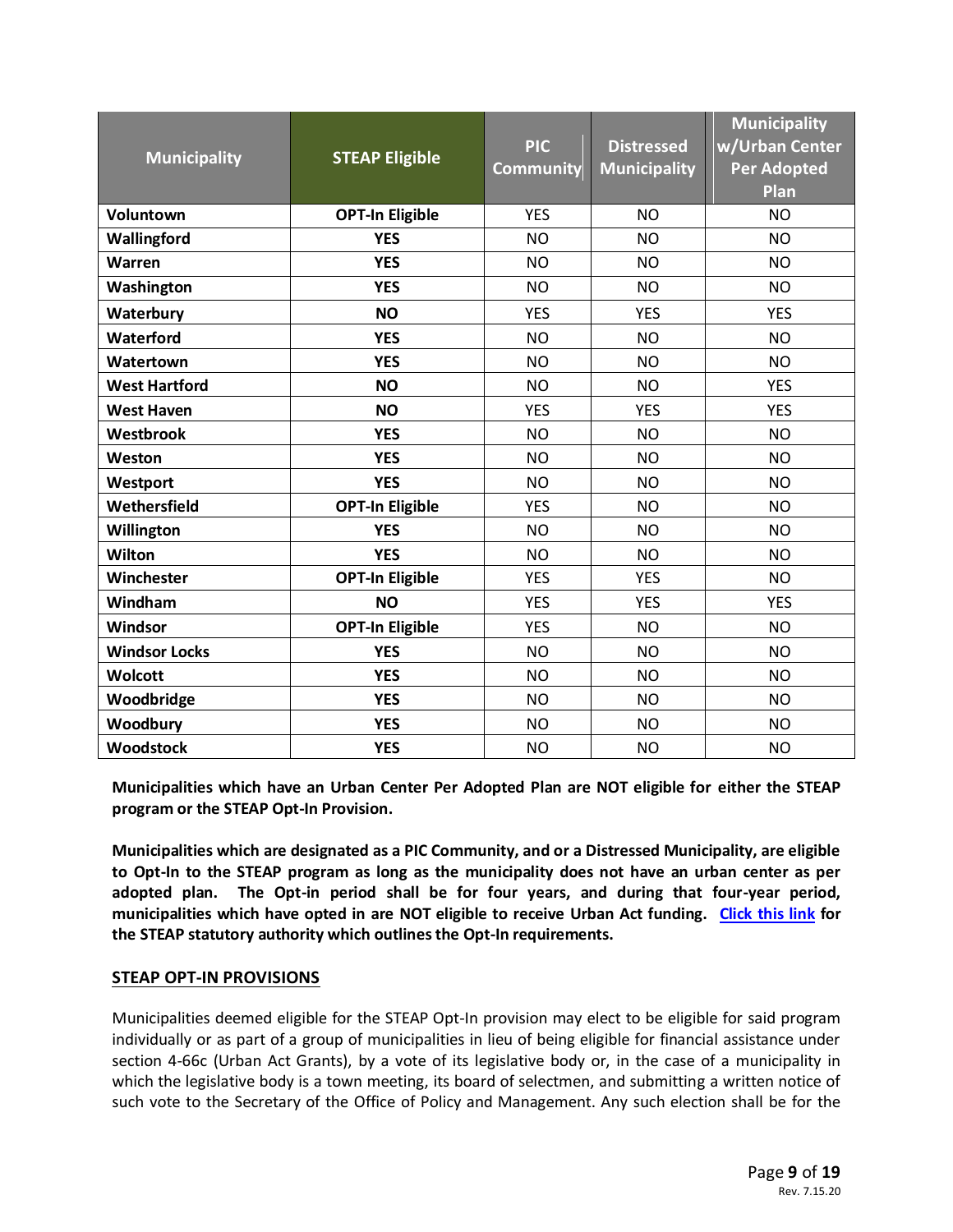four-year period following submission of such notice to the secretary and may be extended for additional four-year periods in accordance with the same procedure for the initial election.

It is important to note that once a municipality opts-in to the STEAP program, the opt in period lasts for four years from the submission date of the opt-in request. There is no provision to opt-out prior to the end of the four-year term.

Municipalities which have already opted in and the term of the opt-in has not expired as of the due date for this application, do not need to submit an opt-in request to apply for STEAP. However, if an opt-in municipality is awarded a STEAP grant from this current round, the town must renew their opt-in if their current opt-in expires during the term of the grant. **For complete statute, click this link: [C.G.S. §4-66g.](https://cga.ct.gov/current/pub/chap_050.htm#sec_4-66g)**

#### **---THIS SECTION INTENTIONALLY LEFT BLANK---**

#### **SCROLL DOWN FOR APPLICATION FORM AND SUBMITTAL REQUIREMENTS**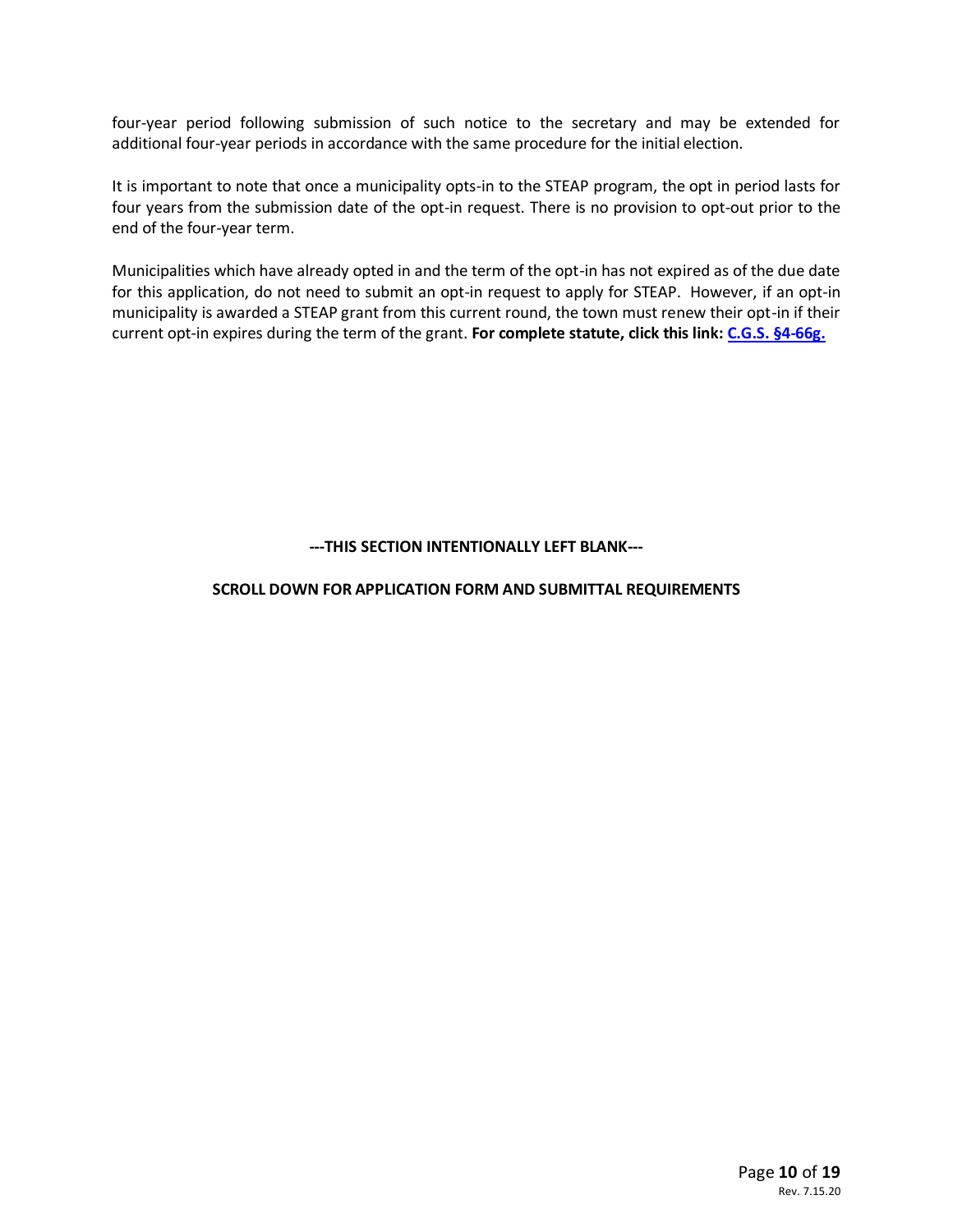# **State of Connecticut**

**Office of Policy and Management [www.portal.ct.gov/opm](file://OPM-FS102/secfiles/000%20Kathy%20T/00%20STEAP/0%20STEAP/2019%20STEAP/www.portal.ct.gov/opm) STEAP Project Application, Analysis & Eligibility** *Pursuant to Connecticut General Statutes Section 4-66g*

### **APPLICATION FOR FY 2020 STEAP GRANT FUNDING**

**Towns may submit one (1) STEAP application for one (1) project, with a maximum request of \$128,205. Complete instructions are outlined on pages 16 through 19 of this application.**

**You must save your completed application then attach your completed application along with all other required attachments to an email and send to:**

**[opm.steapapplications@ct.gov](mailto:opm.steapapplications@ct.gov)**

### **--- IMPORTANT ---**

# **DO NOT ENTER "SEE ATTACHED" IN SECTIONS THAT ASK FOR DETAILS. PLEASE PROVIDE THE REQUESTED INFORMATION ON THE ACTUAL APPLICATION UNLESS A SECTION SUGGESTS USING A SEPARATE PAGE OR ATTACHMENT.**

Applicant Town:Tax ID (FEIN) No.:

Authorized Signatory Full Legal Name:

Authorized Signatory Title:

Authorized Signatory Email:

Authorized Signatory Phone Number: Extension:

Town Office Street Address / PO Box: Town Office Zip Code:

Project Name/Title:

Proposed Project Street Address: Zip Code:

If no project address is available, please provide street intersection detail.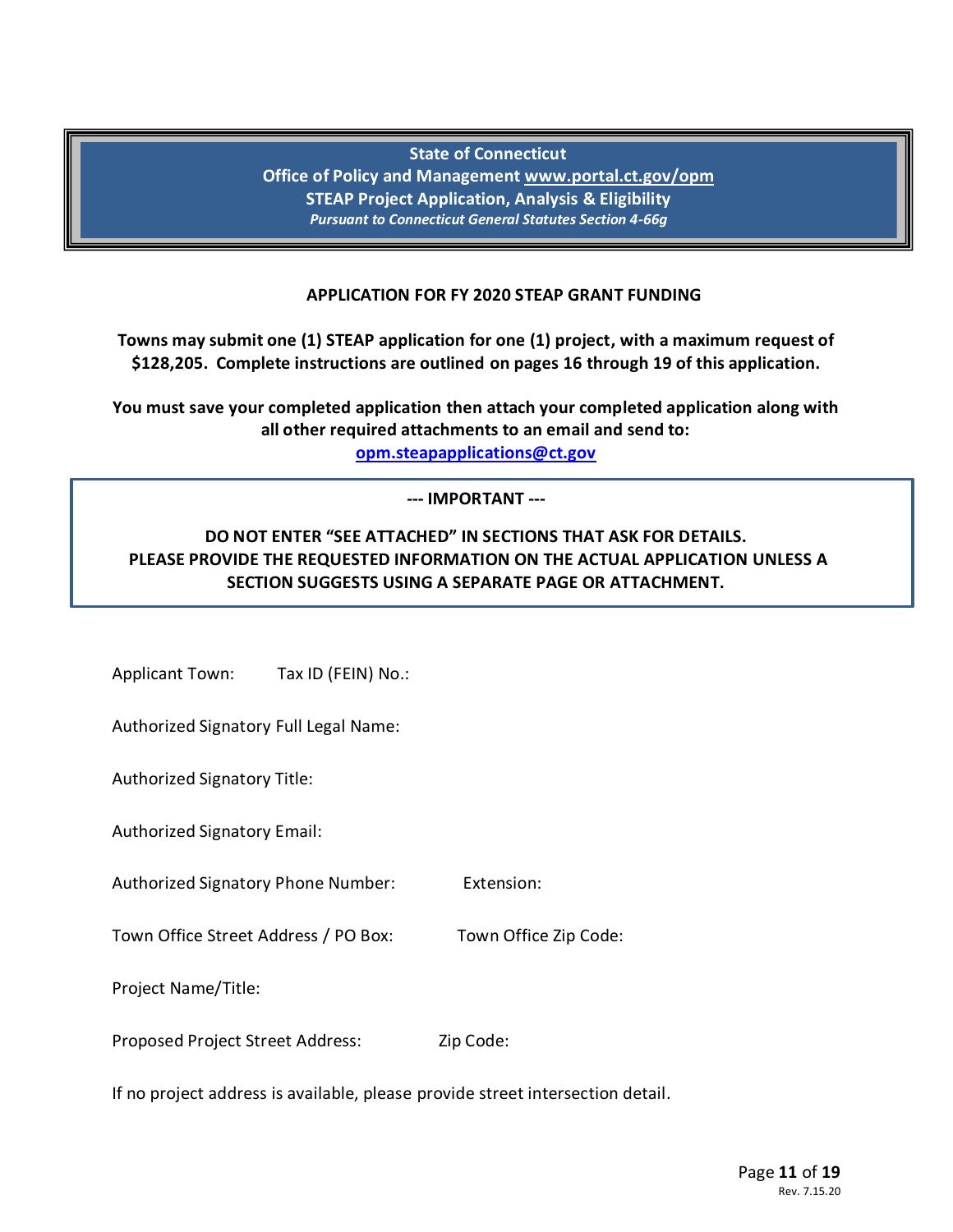Provide a list of all parcel numbers impacted by the project:

The 2020 round of STEAP grants will be funded from an aggregate amount of \$15,000,000. Individual grant award amounts will depend on the number of participating towns, and the number of qualified applications selected to receive an award. **Requested amount of STEAP Funding (\$128,205 max.):** \$

Will this project offer a benefit to your community related to the COVID-19 Public Health and Civil Preparedness emergencies? Check one: YES / NO

If you answered YES above, please provide a brief explanation of how this project will benefit the community as it relates to the COVID-19 Public Health and Civil Preparedness emergencies:

Name, phone and email address of person preparing this application:

Identify town officials and professionals that may be contacted with questions regarding this application:

Names, phone numbers and email addresses:

1.) Provide a description of the proposed project which includes the purpose of the project. Please be clear as to whether the funds you are requesting are for design, planning, site acquisition and/or construction. **Please be as comprehensive as possible in the description of this project** (**\*Note: only capital projects will be considered:** new construction, expansion, renovation, or replacement project for an existing facility or facilities. Project costs can include the cost of land, design, engineering, architectural planning, and contract services needed to complete the project. For a description of expenditures that **cannot** be funded with STEAP funds, see page 4).

2.) How will this project impact and benefit the community? Please include any projected economic impact and job creation or retention estimates.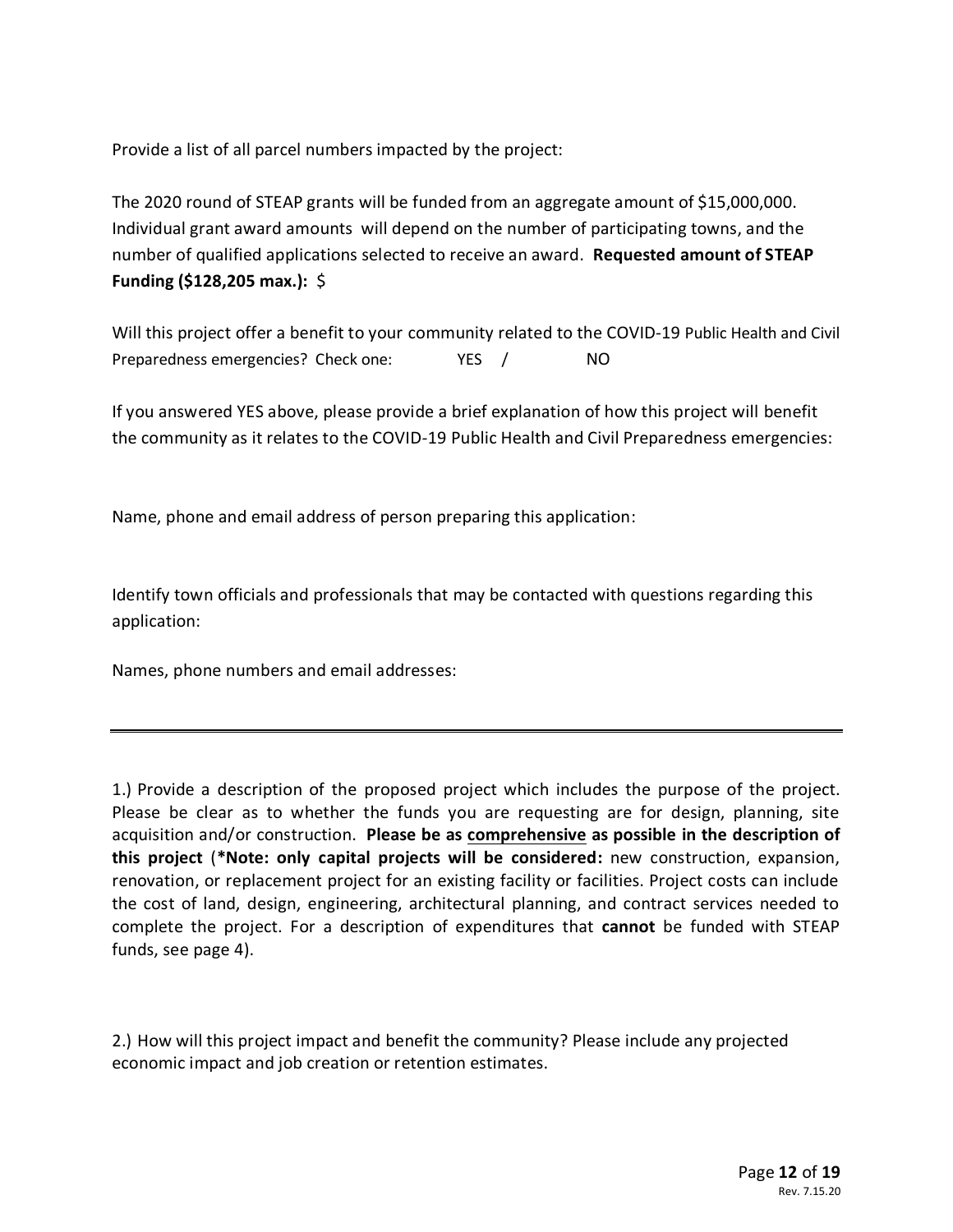3.) What, if any, planning or design work has begun or been completed on this project?

4.) Is the proposed project consistent with the **State Plan of Conservation and Development?** YES or NO

5.) Is the proposed project consistent with your local Conservation & Development (C&D) Plan? YES or NO

6.) Last date local C&D Plan Adopted: (mm/dd/yyyy)

7.) Will the project require the conversion of lands currently in agricultural use to nonagricultural use?

YES or NO

8.) Does the project area contain prime or important agricultural soils that are greater than 25 acres in area?

YES or NO

9.) Does this project impact state-owned property (i.e.: state facilities, state roads and/or bridges, state parks, forests or other state-owned land.) If yes, please provide the location and a brief explanation.

10.) Will any project related activities be conducted within a floodplain\*? YES or NO

(\*If you answer "yes" to question 10, please be advised that the provisions of the [Dept. of](https://www.ct.gov/deep/cwp/view.asp?a=2709&q=324172)  Energy and Environmental Protect[ion's Flood Management Certification are applicable](https://www.ct.gov/deep/cwp/view.asp?a=2709&q=324172).)

11.) Describe the environmental and social impacts of the proposed project. For example, impacts related to traffic, floodplains, natural resources/wetlands, endangered species, archeological resources, historical structures, neighborhoods, utilities, parks, cemeteries etc. *(If necessary, attach response in a separate document with the following heading: "Environmental & Social Impacts".)*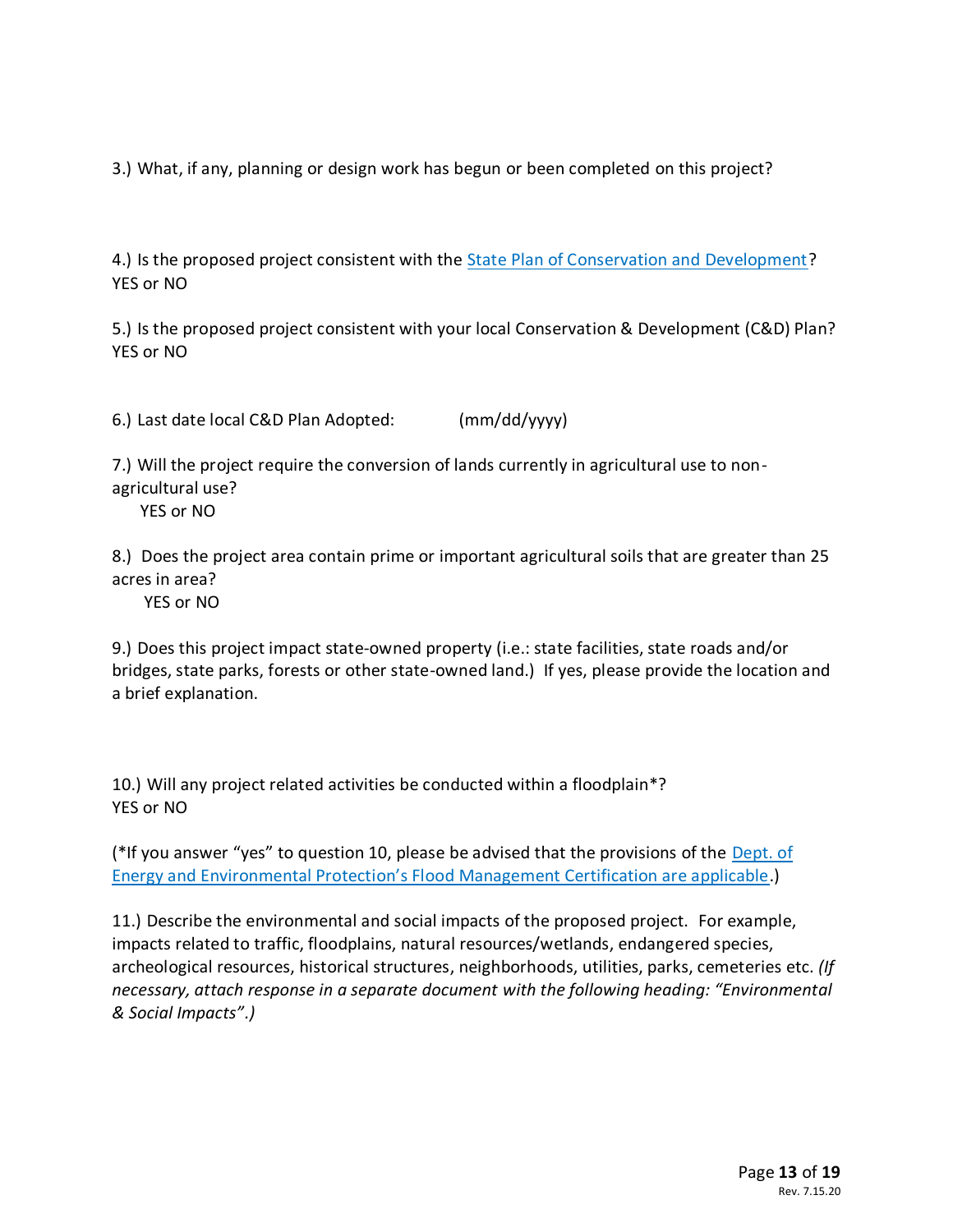12.) Is this project a phase of a larger plan? YES or NO

If YES, please complete **a** through **e** below. If NO, skip to #13.

- a.) What phase are you applying for?
- b.) How many phases are there in total?
- c.) What state agency/agencies administers/administered the previous phase(s)?

Agency Name: or n/a

d.) Who is/was the state agency contact person for this project?

Agency Contact Name: or n/a

e.) Attach additional information regarding the overarching, long-term plan if applicable. Attachment heading should read "Long Term Plan".

Attached: YES or NO

13.) What is the amount of Town/Local matching funds for this project?

Amount \$

14.) Project Funding – And STEAP Fund Use/Budget

Please complete the attached Funding and Budget Worksheet. The purpose of the work sheet is to reflect how much money has already been spent on the project, how much money will be spent on the project moving forward, what types of expenditures you will use the STEAP funds for, and how much match funding the municipality is committing to the project. You are reminded that STEAP funds cannot be used as a municipal "share" or "match" for any other state of federal grant, and no other state or federal grants can be used to satisfy the "match" for this grant application.

15.) Please summarize amounts and types of funds, if any that have been expended to date for this project.

16.) If this is not part of a multi-phase project, has any work already begun? If yes, please summarize.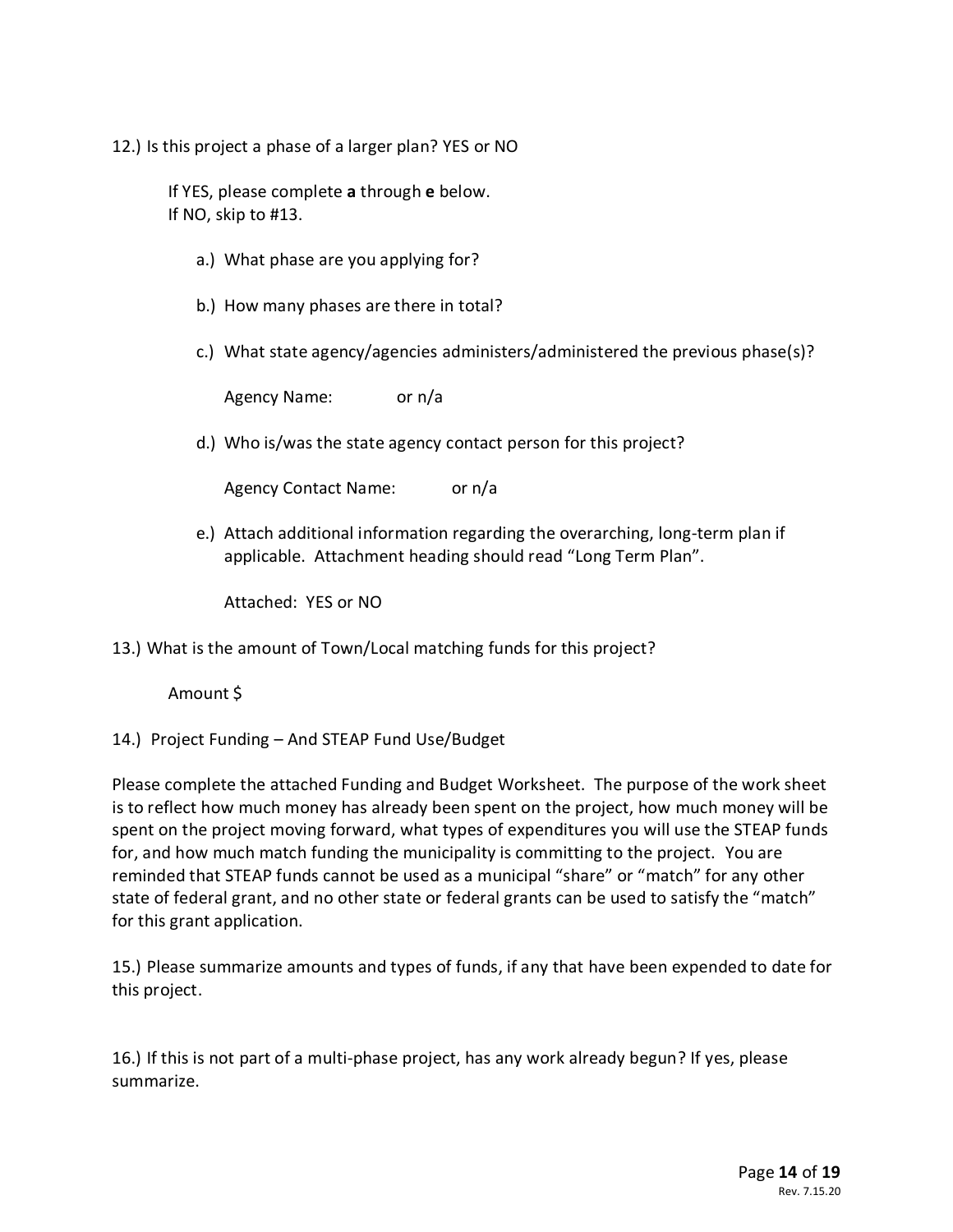17.) If this is a multi-phase project, please provide a brief summary of the work completed to date.

18.) Should this project be awarded a STEAP grant, how soon after our contract is fully executed, would STEAP funded project work begin? (CHECK ONE BOX BELOW)

30 days 60 days 90 days 90+ days

19.) Will this project move forward if the requested STEAP funds are not awarded or are awarded only in part? Please explain.

20.) Was this project not selected in a previous round of STEAP grants?

21.) Will this project require a referendum/legislative body vote? If "no", check this box and skip to question 23. If already approved by vote, enter vote date here and skip to question 23. If to be voted on in future, enter projected date of vote here . If your application is selected for an award, the project must be approved by vote within 30 days of being notified of the award. A copy of the municipality's approval of the project, whether in resolution format or memorialized in meeting minutes, must be submitted to the administering agency.

22.) Has this project been rejected at a previous referendum/legislative body vote? YES or NO . If yes, what has changed that leads you to believe that it will pass at the next referendum/legislative body vote?

23.) Has there been, or do you anticipate a measurable level local opposition to the project which may interfere with the expedient use of grant funds should this project be selected for an award?

24.) Is there any other relevant information you feel may be helpful, please include it below: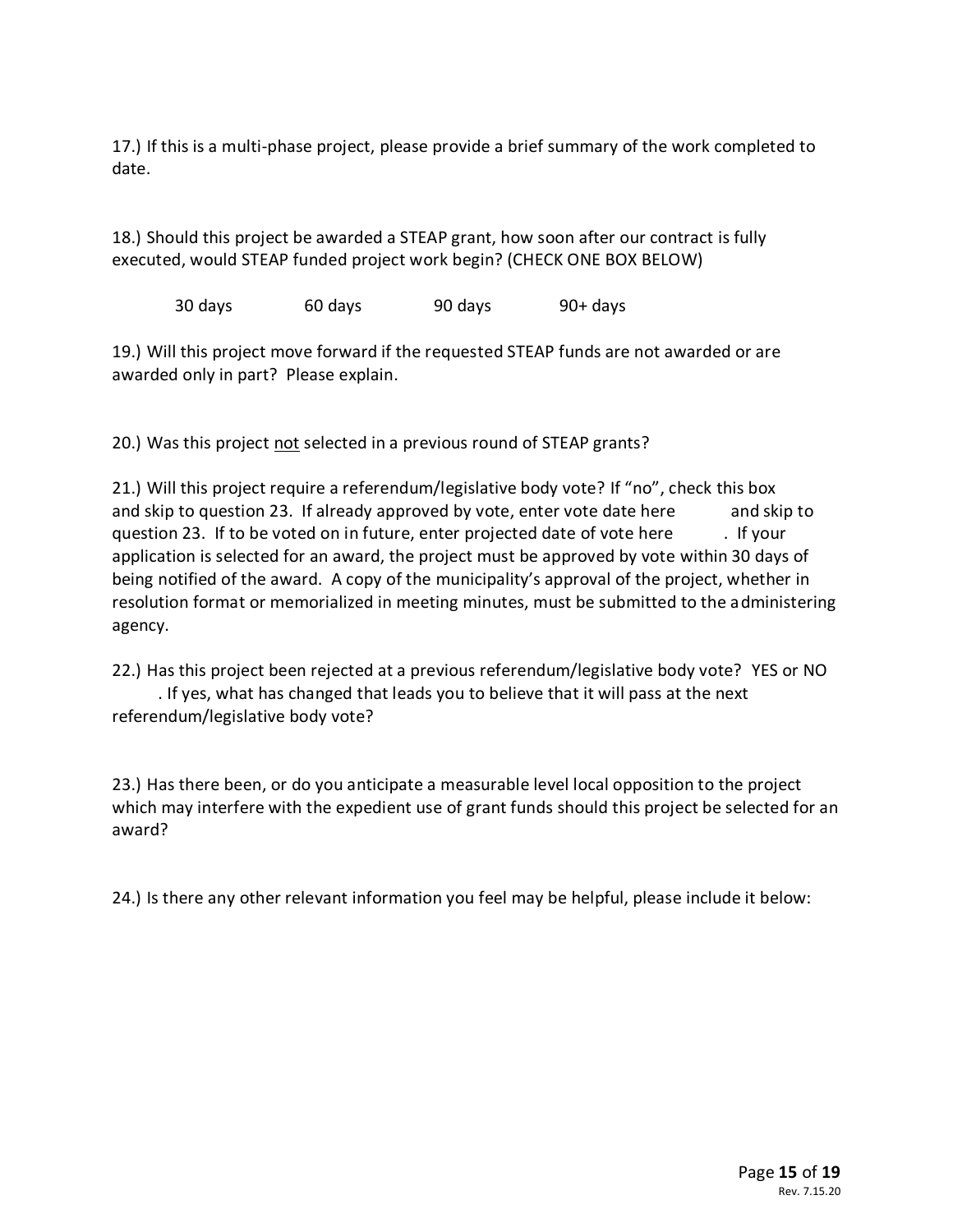### **Include the following material with your completed and signed application:**

- 1. Site location indicated on a flood map
- 2. Property boundary map
- 3. Two separate real estate appraisals, if land acquisition is proposed. *\*Note: STEAP funds cannot exceed the appraised value established in the appraisals*
- 4. Project plans / concept plans
- 5. Proposed project schedule and duration of project (or project phase) to be funded by these STEAP funds should they be awarded
- 6. Project cost estimates supporting the request for funding
- 7. List of necessary local, state, and federal permits and approvals required for the project; list the status of each if applicable
- 8. Environmental site assessments (if applicable)
- 9. Any town resolution(s) in support of application for this grant and/or resolutions in support of the project for which you are seeking this grant. (An authorizing resolution to apply for this grant is not required, however other resolutions will be required as part of your contracting process should you be selected to receive an award.) A sample resolution is provided on page 19 of this document.
- 10. [Municipal Certification of Eligibility for OPM Discretionary State Funding \(rev. 03/26/18\)](https://portal.ct.gov/-/media/OPM/Admin/FORMS/municipalcertificationofeligibilityfordiscretionarystatefundingrevdocx.docx?la=en) (Please see the COVID-19-Related Information related to this certification by clicking [THIS LINK\)](https://portal.ct.gov/OPM/IGPP-MAIN/Responsible-Growth/Conservation-and-Development-Policies-Plan/Municipal-Plans-of-Conservation-and-Development)
- 11. Budget Worksheet that has been provided with this application
- 12. Acceptance & Certification (pages 17 and 18 of this document)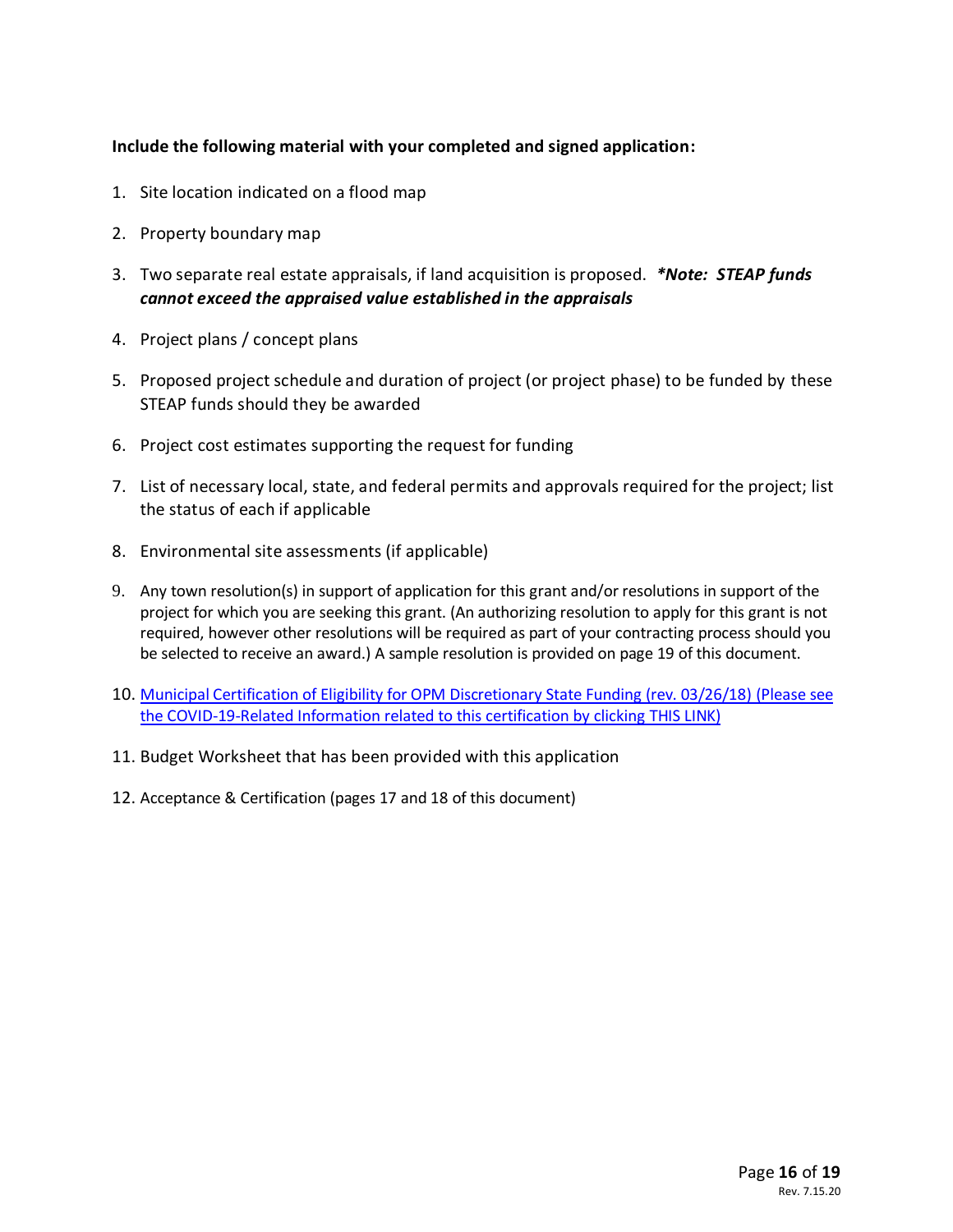# **ACCEPTANCE & CERTIFICATION (Page 1 of 2)**

# **This Acceptance and Certification must be read and signed by the Authorized Signatory of the municipality in order for the municipality/project to be considered for STEAP funding.**

My signature below, as Authorized Signatory of the Town of , indicates acceptance of the following and further certifies that:

- 1. I understand that should this grant application be approved I will be required to sign an assistance agreement/contract with the assigned administering agency delineating the terms and conditions of this grant;
- 2. I will comply with any grant terms and conditions required by the administering agency;
- 3. I understand that various permits and permit-related documentation may be required by the administering agency as required by either the Connecticut General Statutes or Connecticut regulations, including but not limited to a Flood Management Certification;
- 4. I understand that funding associated with this grant application is one-time in nature and that there is no obligation for additional funding from the Office of Policy and Management or the State of Connecticut;
- 5. I understand that if this project warrants a Connecticut Environmental Policy Act (CEPA) review pursuant to Sections 22a-1 through 22a-1h of the Connecticut General Statutes that I will comply with such an environmental assessment. Further, if a CEPA is required, I understand that there are costs associated with such a review and that the municipality is in a position to continue with the proposed project despite this cost;
- 6. I understand that this application will be examined by the Intergovernmental Policy and Planning Division of the Office of Policy and Management for consistency with the State Plan of Conservation and Development and that I may be contacted if additional information is required for that review;
- 7. I understand that projects which convert twenty-five or more acres of prime farmland to a nonagricultural use will be reviewed by the Commissioner of Agriculture, in accordance with Section 22-6 of the Connecticut General Statutes;
- 8. I understand that I am responsible for meeting the requirements to remain eligible for discretionary state funding as outlined at **[this link](https://portal.ct.gov/OPM/IGPP-MAIN/Responsible-Growth/Conservation-and-Development-Policies-Plan/Municipal-Plans-of-Conservation-and-Development)**.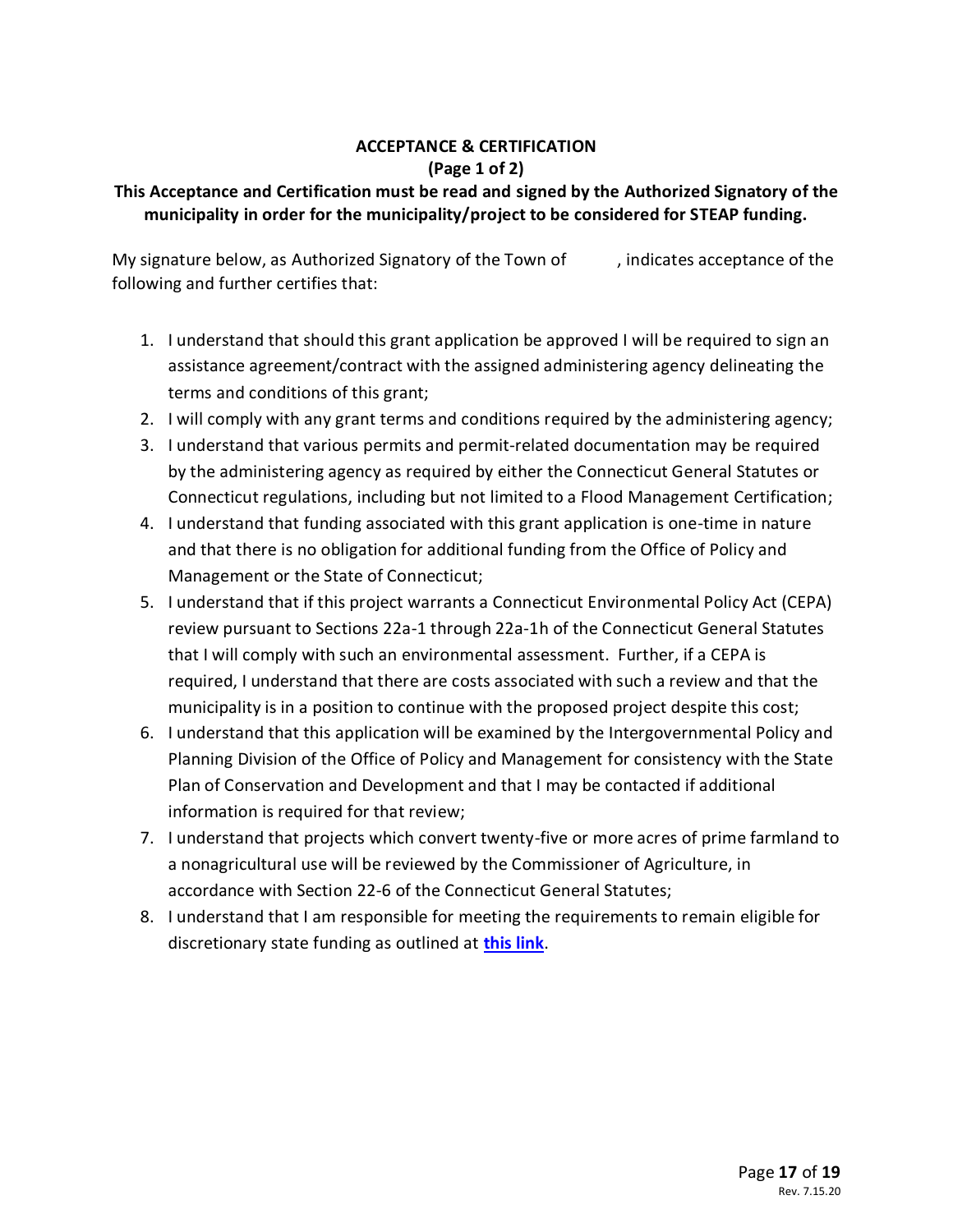# **ACCEPTANCE & CERTIFICATION (Page 2 of 2)**

- 9. I will supply the Office of Policy and Management with all documentation supporting my authority to enter into an assistance agreement, including but not limited to applicable certified minutes and by-laws from the town denoting my authority to apply for the grant and the authority to enter into such an agreement should a grant be awarded;
- 10. I understand that if this application leads to the award of a STEAP grant for this project, that no payment will be made for project expenses incurred prior to the start date, unless such expenditures are satisfactorily determined by the administering agency to be allowed pursuant to the **\*COVID-19-Related Provision** (page 3) or after the end date as set forth in the fully executed contract; and
- 11. I have read, in full, all pages of this application package, entitled Small Town Economic Assistance Program (STEAP) Guidelines and Application.

Authorized Signatory's Name (Please Print)

\_\_\_\_\_\_\_\_\_\_\_\_\_\_\_\_\_\_\_\_\_\_\_\_\_\_\_\_\_\_\_\_\_\_\_\_\_\_\_\_\_\_\_

Title

Signature

Date

**You must save this completed application, then attach your completed application, the separate completed budget workbook, and all other required attachments to an email and send to:**

**[opm.steapapplications@ct.gov](mailto:opm.steapapplications@ct.gov)**